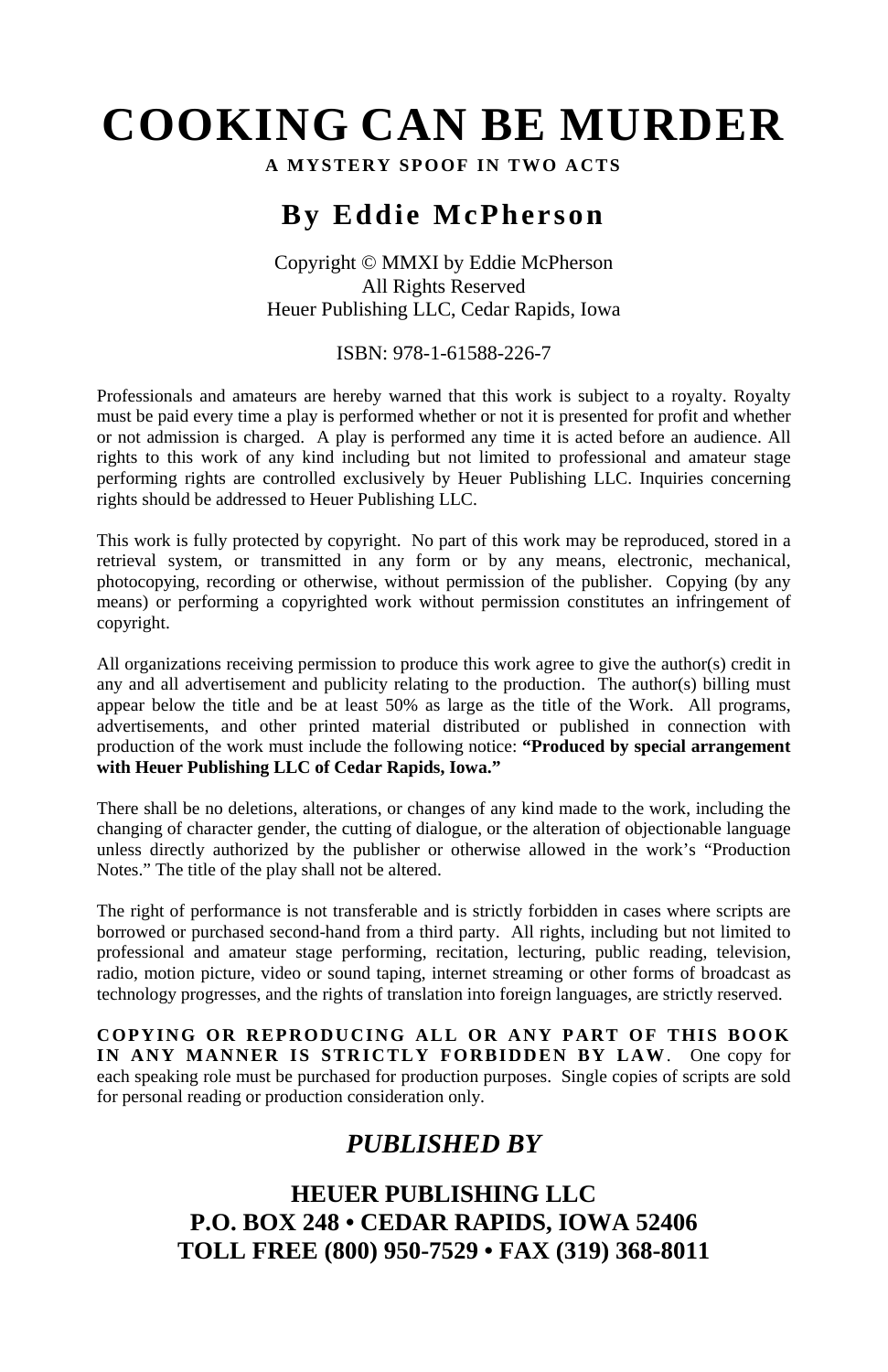#### *COOKING CAN BE MURDER*

# **COOKING CAN BE MURDER By Eddie McPherson**

**SYNOPSIS:** Arrogant James Casanova Valentino Bond is in the middle of judging a cooking contest when he (after a dramatic and quite theatrical death scene) falls over with a thud. It seems he's been unmercifully poisoned. Each contestant is suddenly a suspect who just happens to have a motive for wanting this man dead. When Detective Biddle shows up out of nowhere, he begins his investigation immediately. And as he questions the suspects, their stories come to life on stage thanks to a reenactment team that has been provided for entertainment value. mg a cooking contest when he (after a dramatic and duite thea<br>scene) falls over with a thud. It seems he's been unmercited.<br>Each contestant is suddenly a suspect who just happed to have<br>the correct or or anting this man d

Once all the stories are told and the detective is ready to place his arrest, an unexpected suspect is brought to light and questioned as well. Once the guilty party is taken away, another murder occurs, which causes another detective to show up out of nowhere. Then he falls dead. A silly comedy chock full of all the puns, sight gags and ridiculous situations that one could only hope for in a parody murder mystery.

# **CAST OF CHARACTERS**

*(5 MEN, 6 WOMEN, 5-41 EITHER)* 

MASTER OF CEREMONY (m) ....He hosts the county bake-off. *(54 lines)* 

## DETECTIVE RUFUS

ANNETTE BIDDLE  $(m)$ .........He shows up out of nowhere to solve a murder. *(125 lines)* 

PROFESSIONAL WHIFFER (m) ..Hired to sniff the food in order to pinpoint the poison. *(8 lines)* 

## **THE VICTIM:**

MR. JAMES CASANOVA

VALENTINO BOND (m).........An arrogant man who served as head cook in Remington's finest dining establishment. He had lots of enemies. *(146 lines)*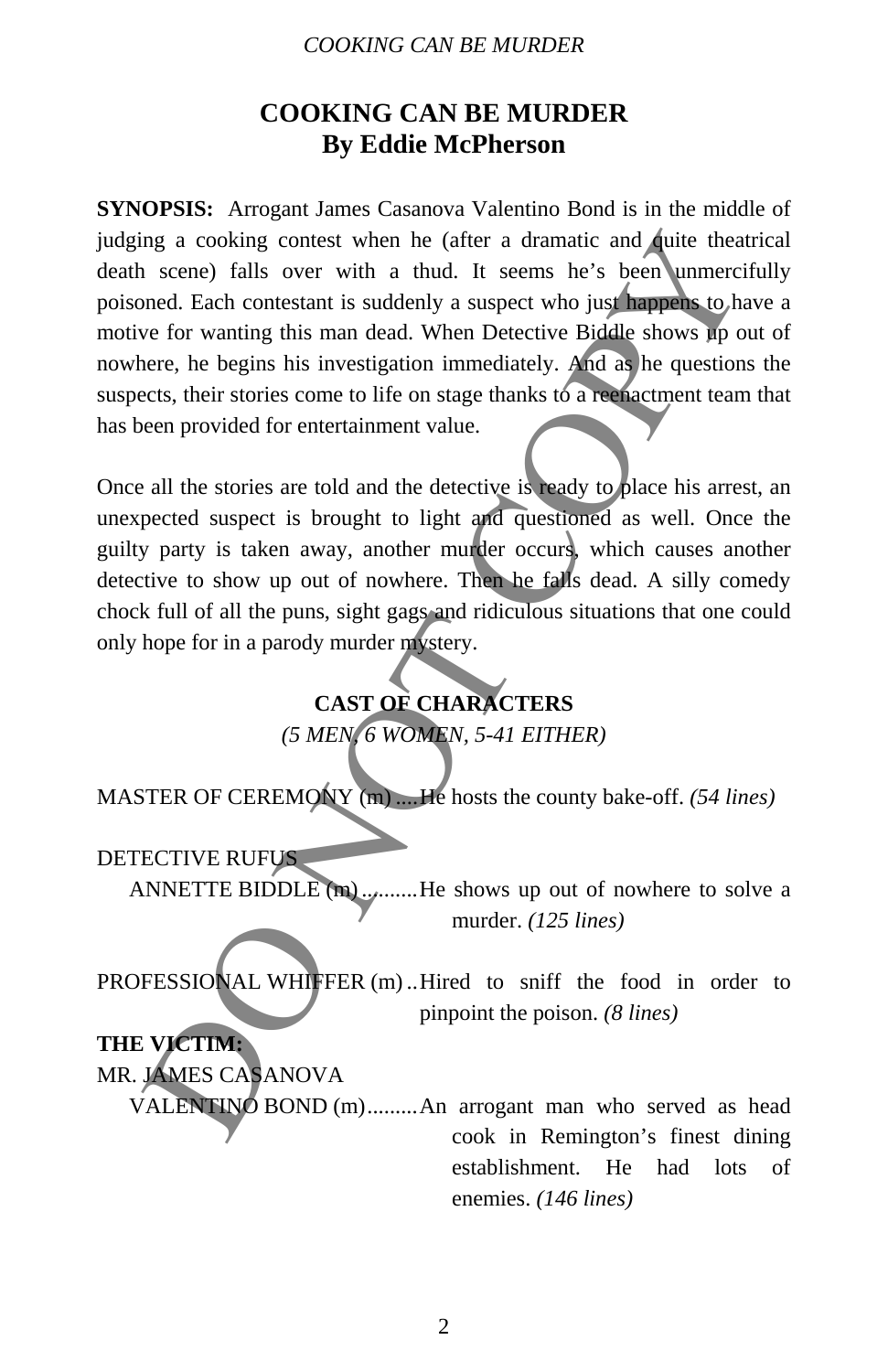#### *BY EDDIE MCPHERSON*

## **THE SUSPECTS:**

HEDDA HARE (f)..........................Runs a little beauty shop. *(49 lines)* 

PAIGE TURNER (f)..........................Works at the local library. *(52 lines)* 

ROBIN BANKS (f).........................Ex con who loves to cook. *(50 lines)* 

CARRIE OAKEY (f)......................An American Idol reject. *(45 lines)* 

JANE SMITH (f) ............................A lady with a boring name. *(42 lines)* 

ELLA MENTRY (f)............................Not the brightest bulb in the box. *(63 lines)* 

HOWIE DIDDOT (m) ....................Makes his living revealing magicians' tricks. *(71 lines)* 

# **THE REENACTMENT PLAYERS:**

These actors reenact the flashback scenes. The following reenactment characters can be played by 41 individual actors or easily doubled using only a handful of actors (minimum of five) playing the different roles if this better suits your casting needs. Many of these characters have a small amount of lines - ranges from no lines to about 15. DO NOT COPY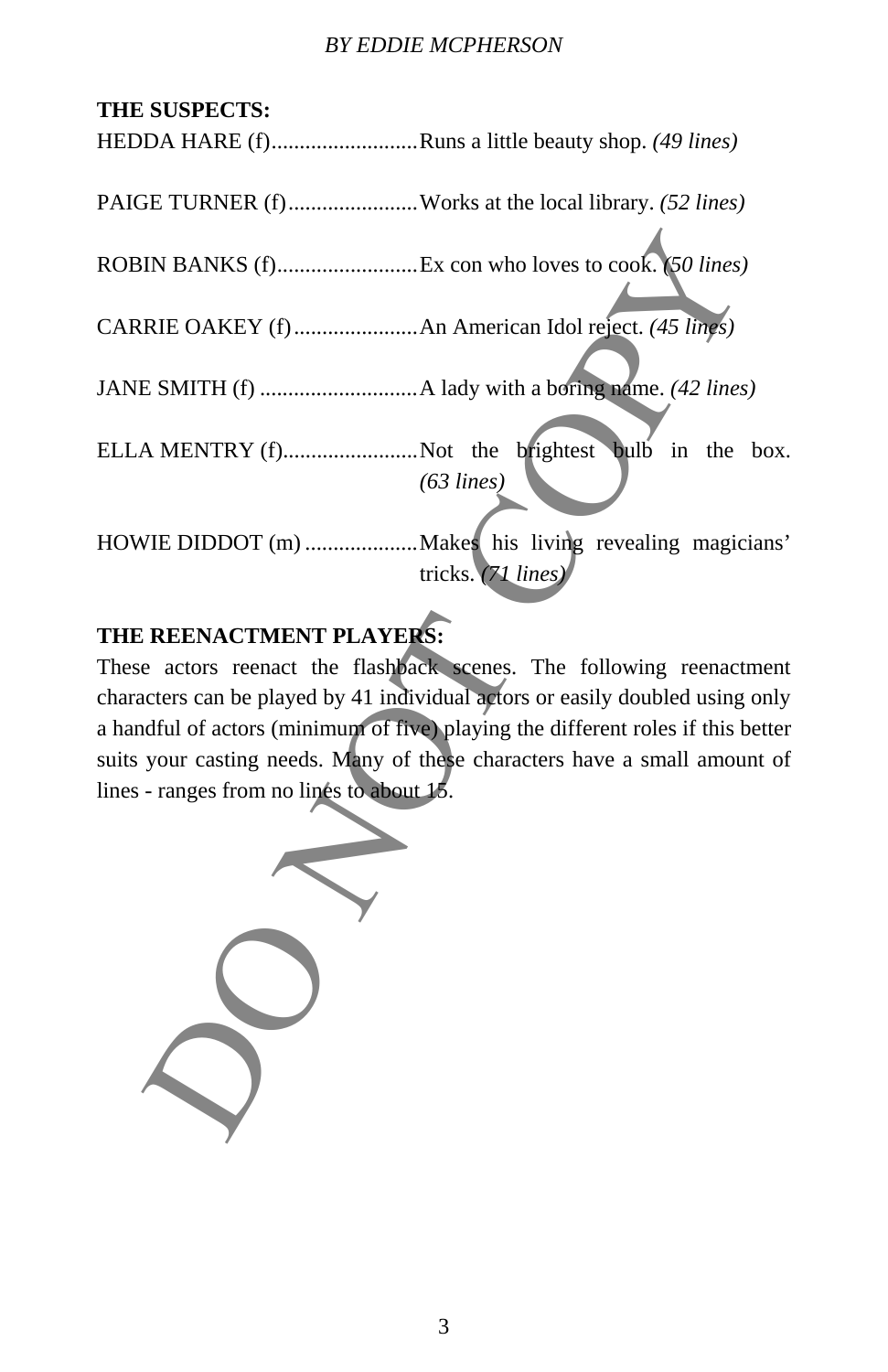| BAKER (m)                                                                                                                              | FIRST DOG WALKER (m/f)  |  |  |
|----------------------------------------------------------------------------------------------------------------------------------------|-------------------------|--|--|
| CATHY (f)                                                                                                                              | SECOND DOG WALKER (m/f) |  |  |
| GAIL (f)                                                                                                                               | THIRD DOG WALKER (m/f)  |  |  |
| GRACIE (f)                                                                                                                             | FOURTH DOG WALKER (m/f) |  |  |
| FIRST SEMINAR PARTICIPANT (m/f)                                                                                                        | POLICEMAN (m)           |  |  |
| SECOND SEMINAR PARTICIPANT (m/f)                                                                                                       | STUDENT $(m/f)$         |  |  |
| THIRD SEMINAR PARTICIPANT (m/f)                                                                                                        | LORETTA (f)             |  |  |
| FOURTH SEMINAR PARTICIPANT (m/f)                                                                                                       | NAGGING WIFE (f)        |  |  |
| BOY(m)                                                                                                                                 | GOOD HOWIE $(f)$        |  |  |
| <b>AUNT SYLVIA (f)</b>                                                                                                                 |                         |  |  |
| <b>JENNIFER</b> (f)                                                                                                                    | <b>BAD HOWIE</b> (m)    |  |  |
| TAYLOR (f)                                                                                                                             | MISS GLASS (f)          |  |  |
| FIRST PROM ATTENDEE (m/f)                                                                                                              | LORI(f)                 |  |  |
| SECOND PROM ATTENDEE (m/f)                                                                                                             | BEVERLY(f)              |  |  |
| THIRD PROM ATTENDEE (m/f)                                                                                                              | $SHARON$ (f)            |  |  |
| FOURTH PROM ATTENDEE (m/f)                                                                                                             | MONICA <sup>(f)</sup>   |  |  |
| DORA (f)                                                                                                                               | SYDNEY (f)              |  |  |
| MAMA JEAN (f)                                                                                                                          | DARLENE (f)             |  |  |
| JOE(m)                                                                                                                                 | RODNEY (m)              |  |  |
| FLO(f)                                                                                                                                 | DETECTIVE DRAKE (m)     |  |  |
| GENEVA (f)                                                                                                                             |                         |  |  |
| ROMENA (f)                                                                                                                             |                         |  |  |
|                                                                                                                                        |                         |  |  |
| NOTE ABOUT CASTING THIS PLAY: It's okay to cast genders in a way that works best for your needs. For example, I                        |                         |  |  |
| how funny would it be to see Ella Mentry played by a guy in a blond wig? For that matter, the entire play could be played by an        |                         |  |  |
| fun.                                                                                                                                   |                         |  |  |
|                                                                                                                                        |                         |  |  |
| With that said, this play can be produced with as few as 16 cast members or as many as 52.                                             |                         |  |  |
|                                                                                                                                        |                         |  |  |
| PRODUCTION NOTES                                                                                                                       |                         |  |  |
|                                                                                                                                        |                         |  |  |
| The set is simple. It's inside a tent or building at the county fair in the fictitious town of Remington. Various chairs sit about, oc |                         |  |  |
| become part of the reenactment team. The spectators hold balloons on sticks, eat candied apples, cotton candy, etc. and hold sti       |                         |  |  |
| down the midway. You may choose to hang a sign on the upstage wall that reads "Remington's 10 <sup>th</sup> Annual Cook-Off." If poss  |                         |  |  |
| and the past as the suspects tell their stories. If light changes aren't possible, no problem. A simple music cue or sound effect wo   |                         |  |  |

**NOTE ABOUT CASTING THIS PLAY:** It's okay to cast genders in a way that works best for your needs. For example, Detective Biddle can be played by a female, and how funny would it be to see Ella Mentry played by a guy in a blond wig? For that matter, the entire play could be played by an all male or all female cast. It's all about having fun.

# **PRODUCTION NOTES**

The set is simple. It's inside a tent or building at the county fair in the fictitious town of Remington. Various chairs sit about, occupied by the various spectators who eventually become part of the reenactment team. The spectators hold balloons on sticks, eat candied apples, cotton candy, etc. and hold stuffed animals they probably won at the ring toss down the midway. You may choose to hang a sign on the upstage wall that reads "Remington's 10<sup>th</sup> Annual Cook-Off." If possible, have the lights change between the present and the past as the suspects tell their stories. If light changes aren't possible, no problem. A simple music cue or sound effect would work just as effectively.

A long table sits close to the upstage wall with just enough room for someone to walk between the table and wall. A straight line of chairs stands against the upstage wall facing downstage. These chairs are where the contestants will sit once the contest begins.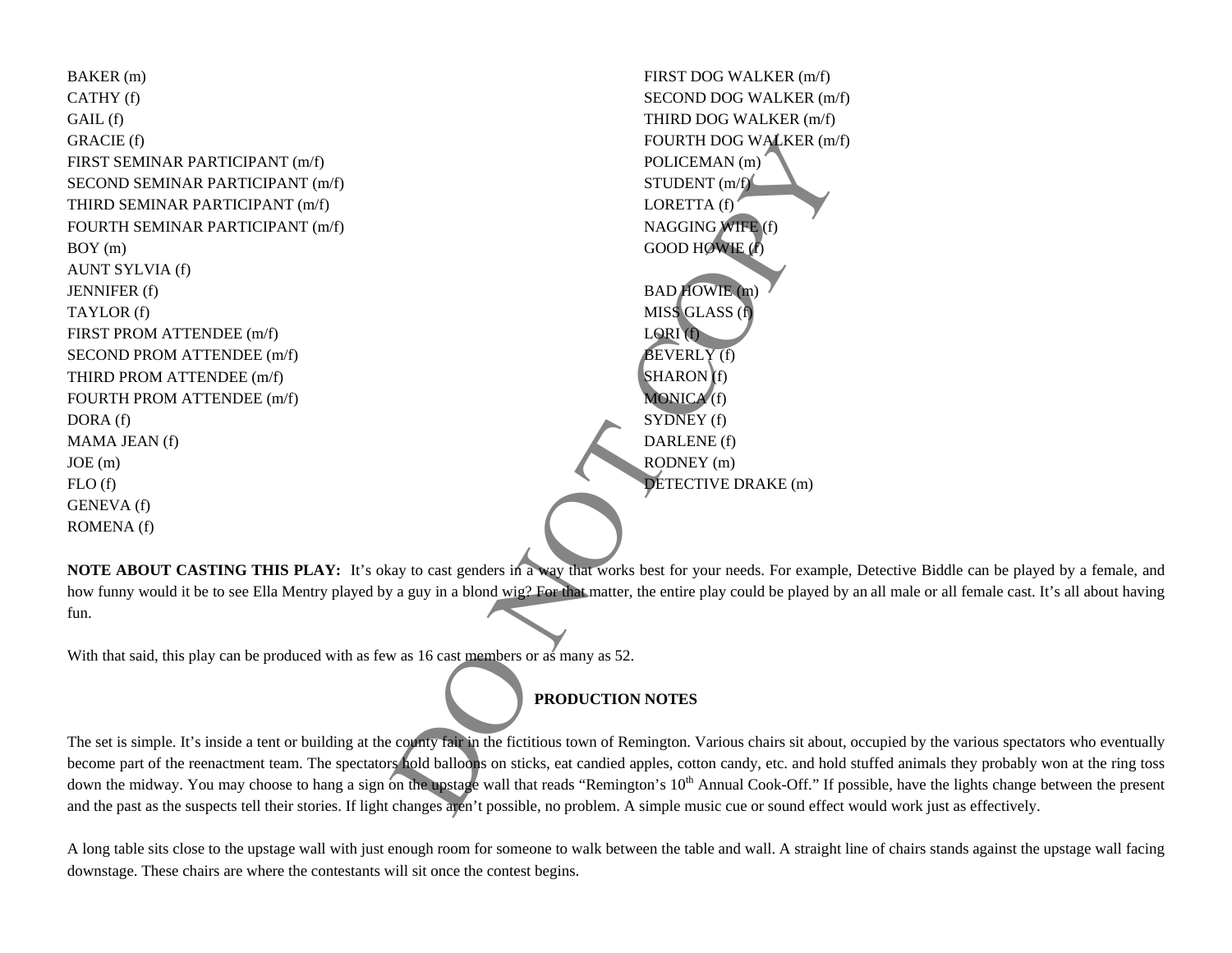### *BY EDDIE MCPHERSON*

Mysterious music would be fun to play before and after the show to help set the mood.

Remember, this is a silly farce and should not be taken seriously at any point. The reenactments should be played over the top much like a bad soap opera. Have fun!

### **COSTUMING:**

The suspects can be dressed casually as though they were out for a relaxing afternoon at the county fair. Detective Biddle may wear the stereotypical trench coat and fedora. The script will suggest minimal costume additions for these characters throughout the script. It will be totally acceptable to have the audience see these costume changes take place on stage. Costumes the reenactment players wear are suggestive. These actors may choose to wear all black and put on pieces to suggest particular characters. For example Mama Jean might only wear a wig and apron over her black clothes. Prom attendees wear simple long skirts (girls) and ties (boys) on top of their black clothes etc.

#### **PROPS:**

- □ Balloons on a stick
- □Cotton candy *(Real or pretend)*
- □7 dishes of food
- □Plastic spoons
- □Handkerchief
- □Blue ribbon
- □Can of soup
- □Cutout of the letter 'I'
- □Sunglasses
- □Piece of paper
- □Business card
- □Flower
- □Small notebook
- □Pencil
- □Scarf
- □White apron
- □Baker's hat
- □Pie *(Can be fake)*
- □**Tissue**
- □Pocket thesaurus
- □Smock
- □Name tag
- □ Signs that say:
	- A: Ground Beef
	- ▪B: Chopped Onions
- ▪ C: Diced tomatoes ▪ D: Water ▪ E: Secret Ingredient □ Fake glasses □ Small round table □ Candle □ Paper bag □ School books □ Bookbag □ Clipboard  $\Box$  Comb □ 2 cups □ Dish towel □ Cigar □ Rolling pin □ Fake cake □ Kazoo □ Small wrapped gift  $\Box$  Phone □ Few stuffed toy dogs □ Leashes  $\Box$  Stuffed toy monkey □ Magazine  $\Box$  Newspaper □ Fishing line □ Frisbee Example the state of the state of the state of the state of the state of the state of the state of the state of the state of the state of the state of the state of the state of the state of the state of the state of the s
	- $\Box$ Ball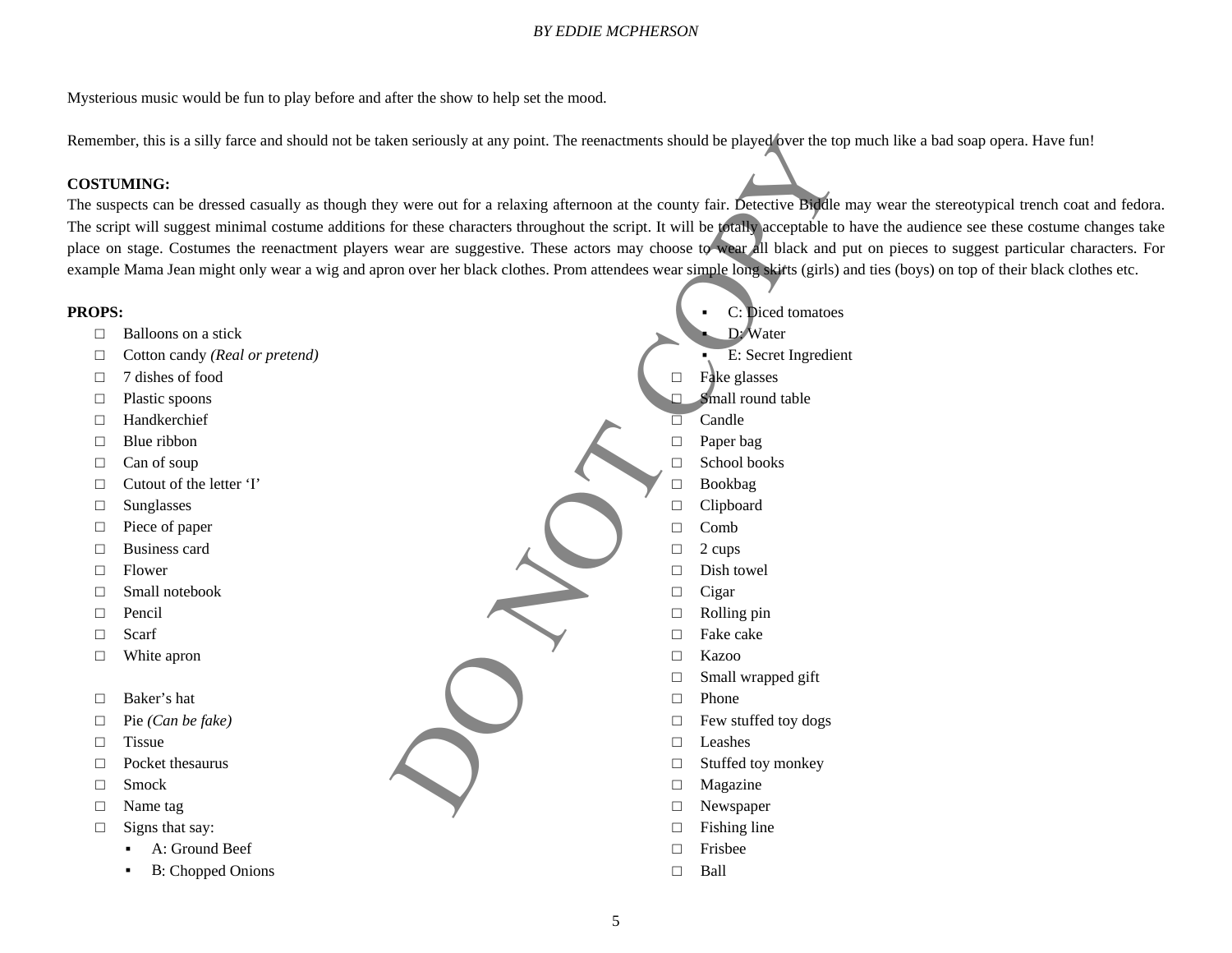#### *COOKING CAN BE MURDER*

- □ Purse
- □ Doll wrapped in a blanket
- □ Covered plate
- □"Soufflé" dish
- □ Cup of water
- □ Large letter 'F'
- □ Unlit cigarette
- □ Sheets of paper for 'resumes'
- □ Tea tray with pot and cups
- □ Small lamp
- □ Cup with pens and pencils
- □ Flashlight
- □ Small bottle
- □Various school books
- □ Bookbags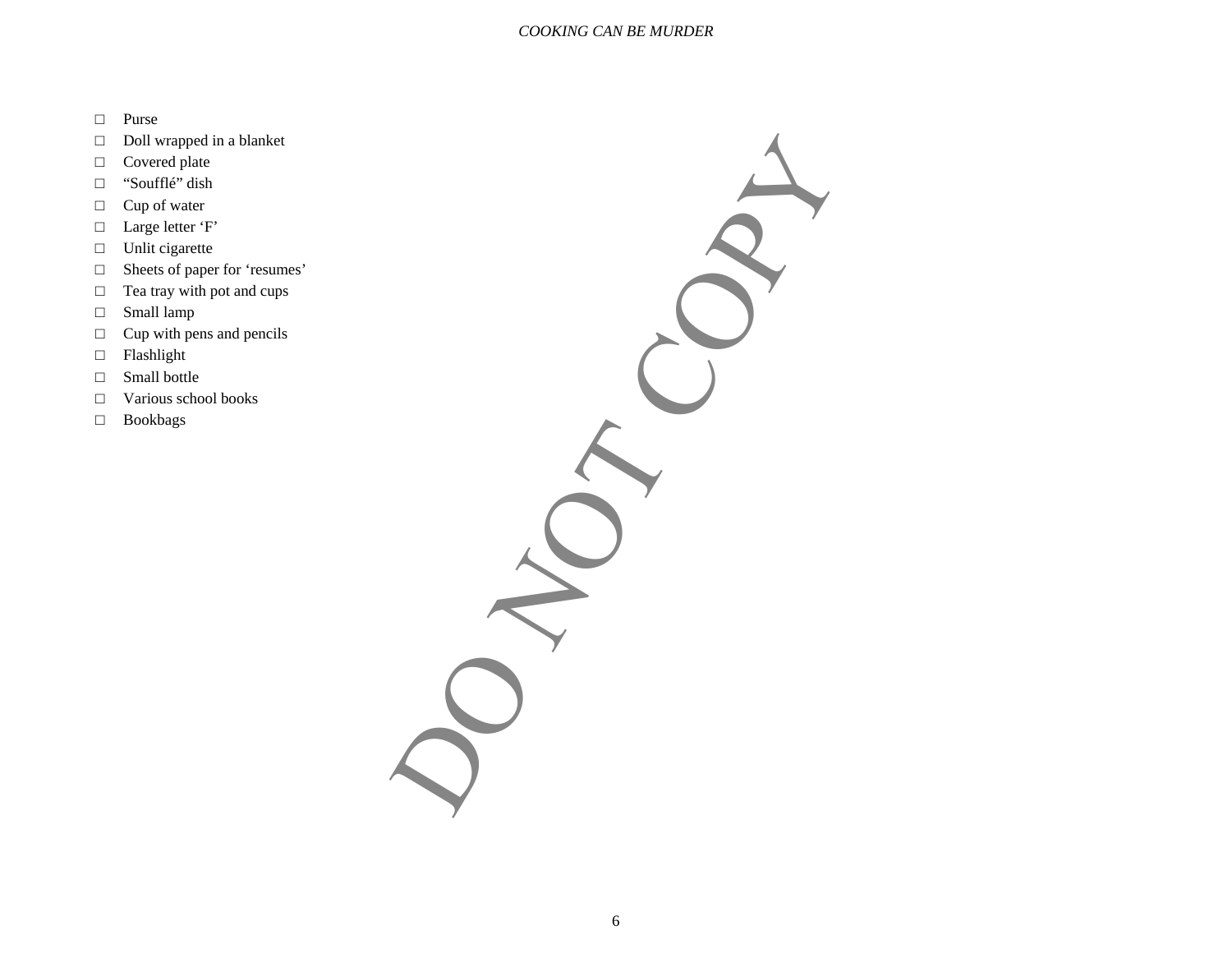## **ACT ONE**

## *AT RISE:*

It's inside a large tent at the county fair. A couple of tables set end to *end covered with table cloths. The stage is decorated like the inside of a county fair tent or building. Folding chairs set about facing the tables but cheating out to the audience. Spectators sit in the chairs. They hold balloons on a stick, eat candied apples, cotton candy, etc. These spectators will double as characters in the flashback scenes throughout the play.* 

*It's Remington's annual county fair cook-off. The contestants will soon be sitting against the upstage wall in a straight line facing the audience. For now they are standing (All but HOWIE DIDDOT.) talking. They're excited and nervous. MASTER OF CEREMONY takes center stage and quiets everyone.* 

- **MASTER OF CEREMONY:** Ladies and gentlemen, may I have your attention, please? Quiet down, please. *(The contestants take their seats in the upstage chairs.)* Thank you. I'd like to welcome everyone to Remington's 25<sup>th</sup> Annual County Fair Cook-Off. *(Polite applause.)* May I introduce this year's contestants? *(Turns to the contestants.)* First, we have the owner of Remington's one and only beauty salon, Miss Heda Hare. table cloths. The stage is decorated like the ir<br>tend or building. Folding chairs set about facing<br>g out to the audience. Spectators sit in the ch<br>is on a stick, eat candied apples, cotton candy,<br>will double as characters
- **HEDDA HARE:** *(Stands.)* I'd like to say it's nice to be here–
- **MASTER OF CEREMONY:** *(Interrupting.)* Our next contestant is a Remington resident who has worked at our historic library for twenty years, Miss Paige Turner! *(HEDDA HARE sits as PAIGE TURNER stands, etc.)* Framington resident wenty years, Miss Pa<br>
URNER stands, etc.)<br>
JE TURNER: I'm so r<br>
STER OF CEREMON<br>
STER OF CEREMON<br>
SIN BANKS: I'd like to<br>
STER OF CEREMON

**PAIGE TURNER:** I'm so nervous. I was telling a good friend of mine– **MASTER OF CEREMONY:** *(Interrupting.)* Next, an ex-con who just

returned from the lockup, Miss Robin Banks from Truman County.

**ROBIN BANKS:** I'd like to give a shout out to–

- **MASTER OF CEREMONY:** *(Interrupting.)* We have an American Idol reject from the last eight seasons, Mrs. Carrie Oakey.
- **CARRIE OAKEY:**  Hello, hello, hell–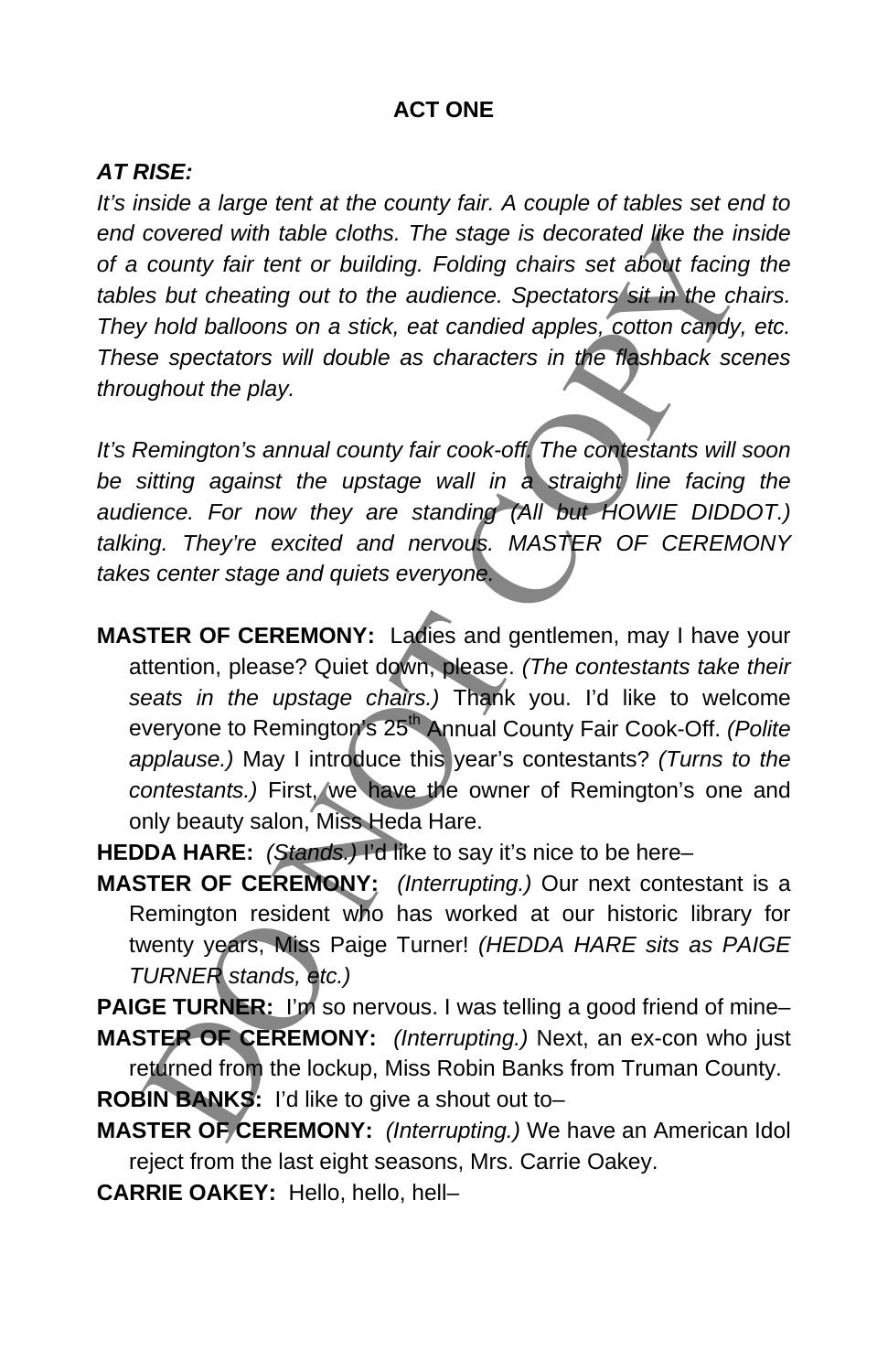- **MASTER OF CEREMONY:** *(Interrupting.)* Then we have just plain ordinary Jane Smith from Georgetown. That name isn't funny at all.
- **JANE SMITH:** I'm sorry. My mother's maiden name was Ophelia Payne.
- **MASTER OF CEREMONY:** That's better. Next up is a recent graduate after seven years at a two-year college, Miss Ella Mentry.
- **ELLA MENTRY:** 'Scuze me, but that's pronounced *Ella*. *(She pronounces it the same way he did.)*

**MASTER OF CEREMONY:** What did I say?

- **ELLA MENTRY:** You said *Ella*. It's Ella. ELLA! *(The pronunciation doesn't change.)*
- **MASTER OF CEREMONY:** Sit down! And last but not least or at least, I don't think he's least – I don't know the man, a gentleman who has spent his life dedicated to uncovering the secrets to magicians' magic tricks, Mr. Howie Diddot!
- **HOWIE DIDDOT:** *(Rushing in and taking his place.)* Sorry, I was in the little boy's room. Did I miss anything?
- **MASTER OF CEREMONY:** Let's give all our wonderful contestants a hand, please. *(Polite applause as ELLA MENTRY throws kisses to the crowd.)* And now, the moment you all have been waiting for. He has won numerous cooking awards including his nationallyrecognized recipe using fried potatoes and Karo syrup. His cookbook Bite Me has reached the New York Times best-selling lists. He serves as top chef at the famous five-star Chinese restaurant *Hard Wok Café*. Mr. James Casanova Valentino Bond. *(The SPECTATORS react as though a rock star has just been announced. CASANOVA enters, rather piously wearing a stern look. However, the contestants don't seem to share the enthusiasm.)* ayne.<br>TIER OF CEREMONY: That's better. Next up is a restantant after seven years at a two-year college. Miss<br>fentry.<br>Manufactor the same way he did.)<br>TER OF CEREMONY: What did I say?<br>TER OF CEREMONY: What did I say?<br>TER OF

**HEDDA HARE:** *(To PAIGE TURNER.)* There he is. **PAIGE TURNER:** *(To ROBIN BANKS.)* It's him all right. **ROBIN BANKS:** *(To CARRIE OAKEY.)* Sure enough. **CARRIE OAKEY:** *(To JANE SMITH.)* Just look at him. **JANE SMITH:** *(To ELLA MENTRY.)* Mr. High and Mighty. **ELLA MENTRY:** *(To HOWIE DIDDOT.)* My sister's a ballerina. **HOWIE DIDDOT:** *(To ELLA MENTRY.)* Be quiet and pay attention.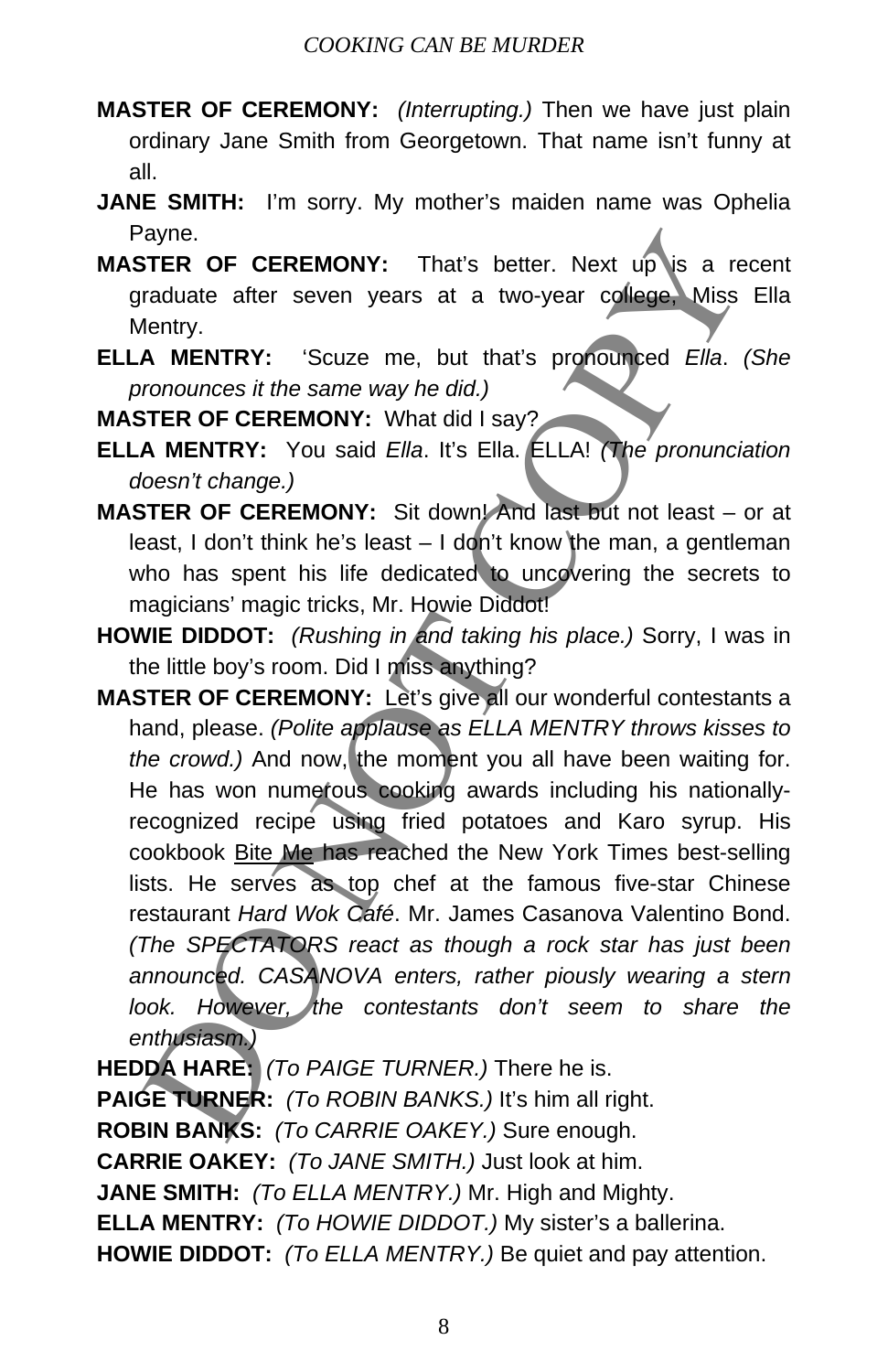**ELLA MENTRY:** Yes, sir. *(She sits up straight in her chair.)*

**MASTER OF CEREMONY:** Mr. Casanova, is there anything you would like to say before we get started?

- **CASANOVA:** Let's get this over with. I'm a very important man with very important things to do.
- **MASTER OF CEREMONY:** Okey dokey, then. With no further ado, shall we begin the contest? Mr. Casanova, if you will

*MASTER OF CEREMONY waves his hand toward the food as he steps back, giving CASANOVA room. CASANOVA approaches the first dish on the table as HEDDA HARE stands signifying she's its owner. She stands in a haughty manner wearing a smile on her face. All eyes are on CASANOVA as they wait with anticipation for his response. He takes a bite of the first dish, chews and ponders.*  FITER OF CEREMONY: ONey dokey, then. With no further<br>TIER OF CEREMONY: Okey dokey, then. With no further<br>hall we begin the contest? Mr. Casanova, if you will<br>brack brack giving CASANOVA room. CASANOW were first disting the

**CASANOVA:** Someone forgot to add flavor, didn't one? *(He shoots an obvious smirk HEDDA HARE's way. HEDDA HARE, with contempt, has her seat. CASANOVA moves to the second dish as PAIGE TURNER stands. CASANOVA takes a bite.)* What do you call this dish?

**PAIGE TURNER:** Tuna Melt surprise.

**CASANOVA:** The surprise is it turns your dishes green and melts your silverware.

PAIGE TURNER: Well, Thever.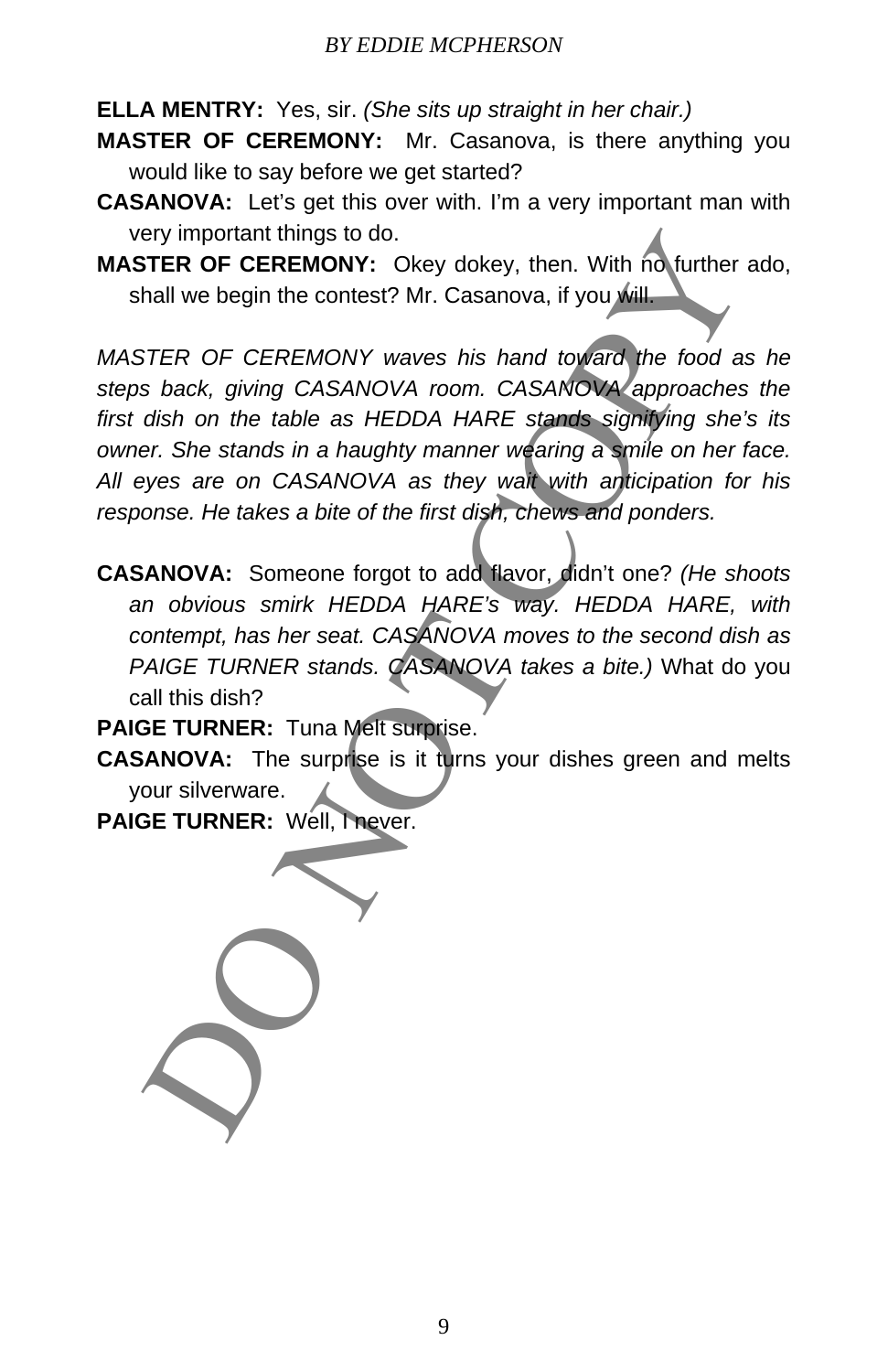**CASANOVA:** That's obvious. *(PAIGE TURNER has a seat as CASANOVA moves to ROBIN BANKS' dish and takes a bite. He looks at the SPECTATORS.)* Do we have any pet lovers in the house? *(A few people raise their hands.)* Good, after the show, take this dog food with you. *(ROBIN BANKS scowls at CASANOVA and sits. CASANOVA moves to CARRIE OAKEY's dish as CARRIE OAKEY stands. CASANOVA takes a bite and considers.)* Well, now I know whose kitchen roaches go to to commit suicide. *(He wipes his lips vigorously with a handkerchief. With contempt, CARRIE OAKEY places her hands on her hips then has a seat. CASANOVA moves to JANE SMITH's dish as she stands. CASANOVA takes a bite. He chews. Stops and ponders. Chews again. Stops and ponders. Chews again then calmly turns to MASTER OF CEREMONY.)* Would you please call the police? The Constraints of the MENTRY into the SCAR CASANOVA and site. CASANOVA and site. CASANOVA and site. CASANOVA moves to CARRIFE OAK THIS wish considers.) Well, now 1 know whose kitchen roaches go to considers.) Well, now 1

**MASTER OF CEREMONY:** Police? Why?

**CASANOVA:** *(Points to JANE SMITH.)* That woman just murdered my taste buds. Yuck! Blac! Ugh! *(JANE SMITH sits. CASANOVA move's to ELLA MENTRY's pie as she stands. He takes a bite.)* Appalling! Disgusting! Atrociously horrendous!

**ELLA MENTRY:** *(Clapping her hands.)* Did you hear that? He likes it! **ALL:** Shhhhhh!

*JANE SMITH pulls ELLA MENTRY into her chair as CASANOVA moves to the final dish. HOWIE DIDDOT stands with crossed arms and a stance that seems to say, "I dare you to say something negative." CASANOVA takes a bite and chews thoughtfully. He begins to giggle, then laughs a little, then bursts out with a howl.* 

**MASTER OF CEREMONY:** Mr. Casanova, what's so funny? **CASANOVA:** *(Stops laughing abruptly.)* That dish was a joke!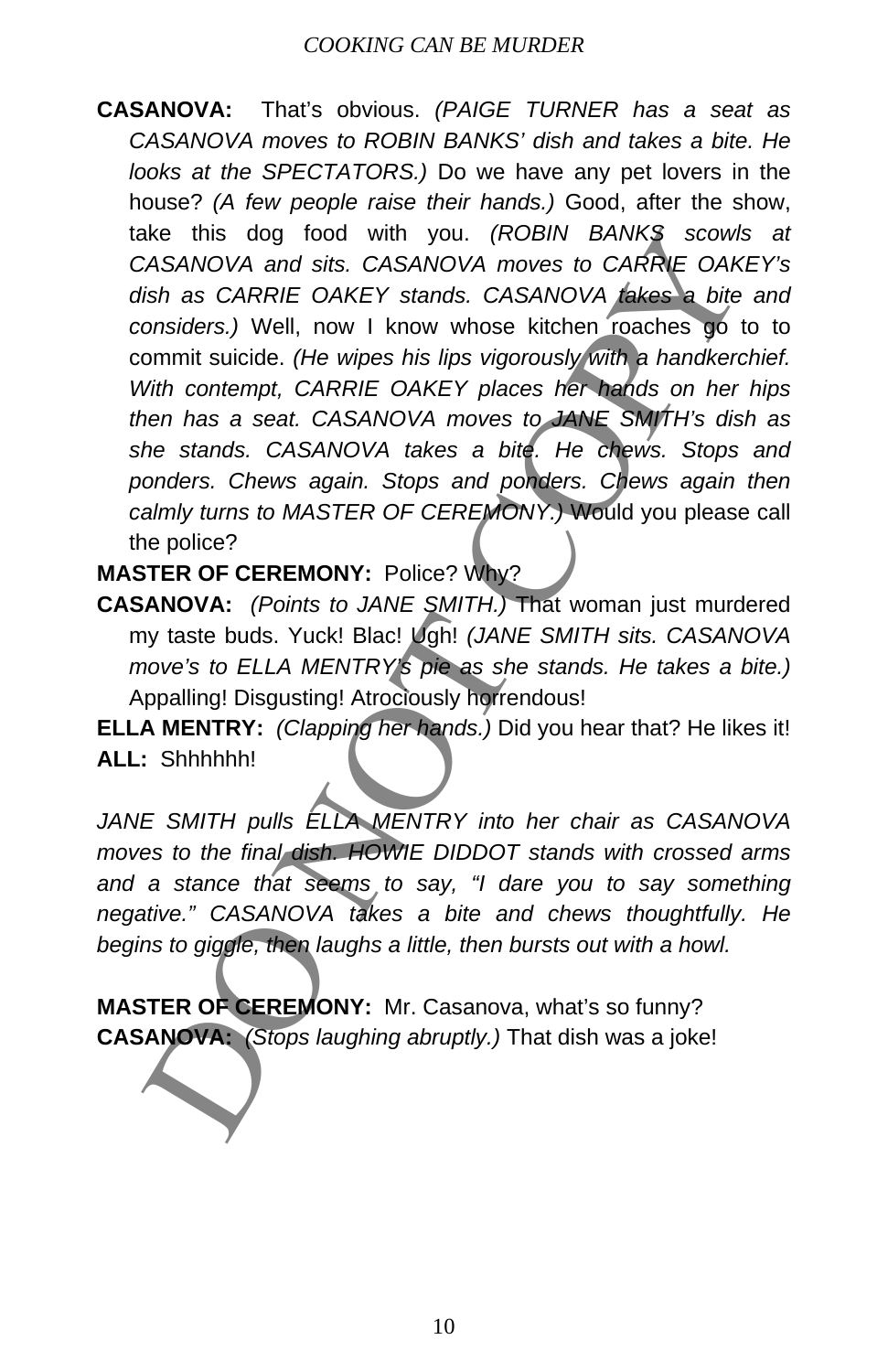- **MASTER OF CEREMONY:** Well, distinguished and somewhat beastly Judge, it is now time to award one of these dishes with the coveted slightly-faded blue ribbon that I left on the dash of my car for two weeks. *(He hands the ribbon to CASANOVA.)* As you make your decision, I will narrate your every move the way they do at golf tournaments. *(As he watches CASANOVA carefully, he speaks for his every move.)* Mr. Casanova ponders as he looks back at the table full of dishes. He holds the slightly-faded blue ribbon high in the air. He throws the ribbon to the ground. He stomps on it. He stomps on it again. And again. He must really hate that ribbon.
- **CASANOVA:** I don't hate the ribbon, you moron, I hate these dishes! They're all the worst I have ever tasted in my life!
- **MASTER OF CEREMONY:** *(Continuing his narration.)* Mr. Casanova becomes so angry his face turns a strange shade of blue. He pulls at his shirt collar. He begins to sway back and forth as though he is dizzy. He brings his hand to his forehead. He drops to his knees holding out his hand as though he were begging for help. He grabs his throat as he begins to gag violently. He coughs. His eyes roll back in his head. He seems to plead for someone to come to his rescue. He gasps for air. He makes a funny moaning sound. He slumps and falls to the floor with a loud thud. *(ALL is quiet for a moment.)* nake your decision, I will narrate your every move the way the<br>
t golf tournaments. (As he watches CASANOVA cerefully-faqed<br>
peaks for his every move.) Mr. Casanova ponders as he lack<br>
at the table full of dishes. He holds
- **MASTER OF CEREMONY:** We must all wait patiently for the Judge's decision. *(ALL are staring at CASANOVA now lying motionless on the floor.)*
- **BIDDLE:** *(Has entered.)* I'm afraid you'll never hear the Judge's decision, my good man.

**MASTER OF CEREMONY:** Who are you?

**BIDDLE:** I'm Detective Rufus Annette Biddle. Rufus because I was named after my father's father. Annette because I was unfortunately named after my mother's mother. Biddle because that's my last name. Detective because that's what I do. I'm afraid Mr. Casanova here has been murdered. *(Loud gasp from the spectators.)*

**MASTER OF CEREMONY:** Murdered? **HEDDA HARE AND PAIGE TURNER:** Murdered? **ROBIN BANKS AND CARRIE OAKEY:** Murdered?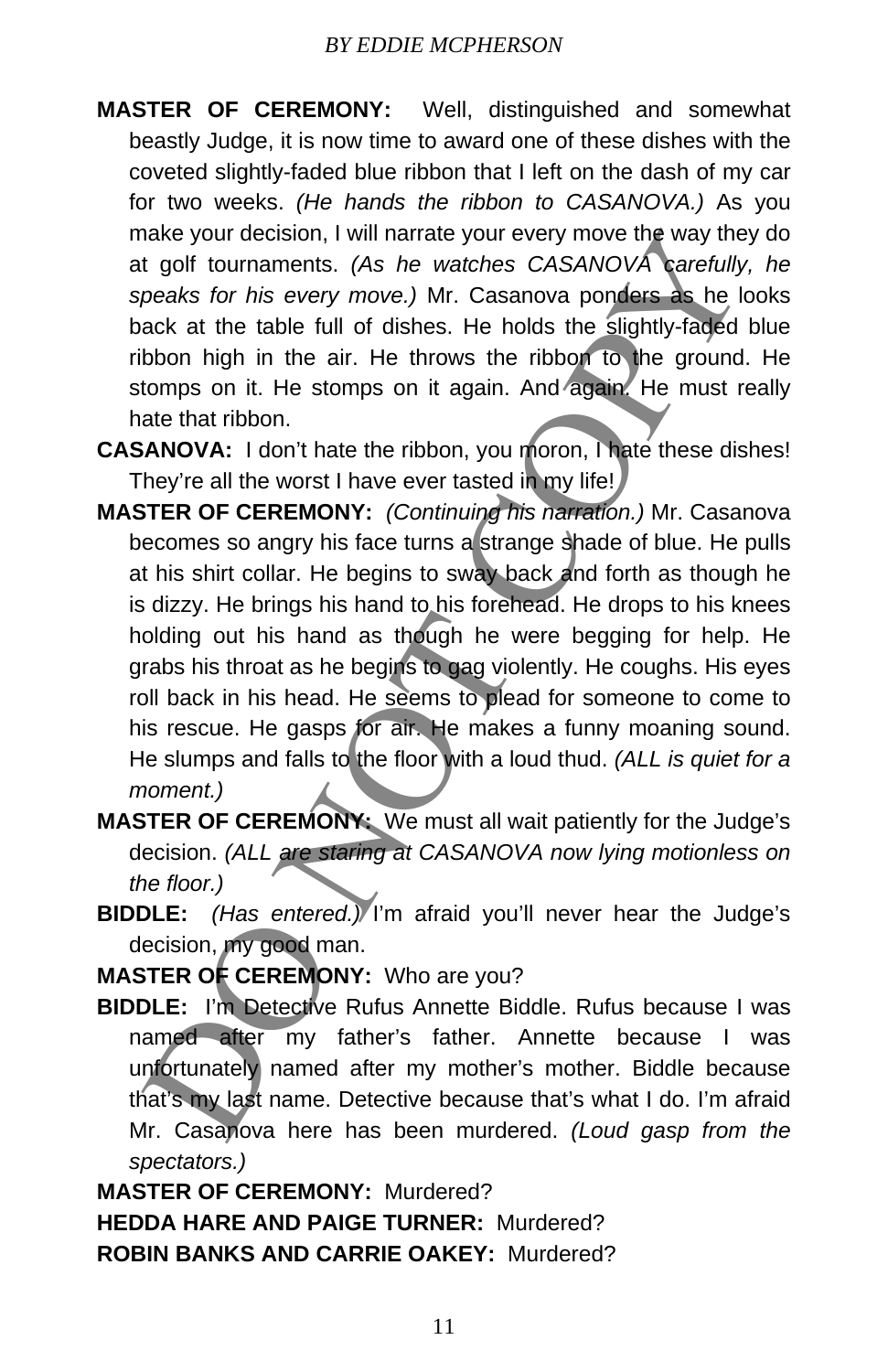- **JANE SMITH AND HOWIE DIDDOT:** Murdered?
- **ELLA MENTRY:** *(To HOWIE DIDDOT.)* What did he say about mustard?
- **MASTER OF CEREMONY:** *(To BIDDLE.)* But how? Why? There are so many unanswered questions.
- **BIDDLE:** Since Mr. Casanova died instantly after tasting seven different dishes, the only logical answer is he was POISONED!
- **MASTER OF CEREMONY:** But how can you be sure, Detective Biddle? o many unanswered questions.<br>
DLE: Since Mr. Casanova died instantly after fasting sole:<br>
different dishes, the only logical answer is he was **POISONED**<br>
different dishes, the only logical answer is he was **POISONED**<br>
DLE:
- **BIDDLE:** I have my ways. I have my ways. Which brings us to the *why*. *Why* would someone murder this fine, upstanding man?

**HEDDA HARE:** It could be because he was a grimy blackmailer!

**PAIGE TURNER:** A filthy thief!

**ROBIN BANKS:** A despicable cheat!

**CARRIE OAKEY:** A contemptible liar!

**JANE SMITH:** A malicious and maniacal murderer!

**ELLA MENTRY:** A man who loved to humidify people!

**HEDDA HARE:** She means humiliate people. Just keep going.

**HOWIE DIDDOT:** He was an underhanded scoundrel!

- **BIDDLE:** Well, it seems this gentleman wasn't so popular, now, was he?
- **JANE SMITH:** This is just terrible. I'll run across town and call for help.
- **BIDDLE:** *(Stopping her.)* I'm afraid no one can leave, ma'am.

**CARRIE OAKEY:** You can't hold us here!

**BIDDLE:** I'm afraid I can!

**HEDDA HARE:** How dare you speak to us in such a fashion.

**PAIGE TURNER:** This is a disgrace!

**ROBIN BANKS:** A farce!

**CARRIE OAKEY:** I concur!

**JANE SMITH:** Amen!

**HOWIE DIDDOT:** Hallelujah!

**ELLA MENTRY:** I'm coo coo for CoCo Puffs!

**MASTER OF CEREMONY:** *(To BIDDLE.)* Can we please get back to the matter at hand?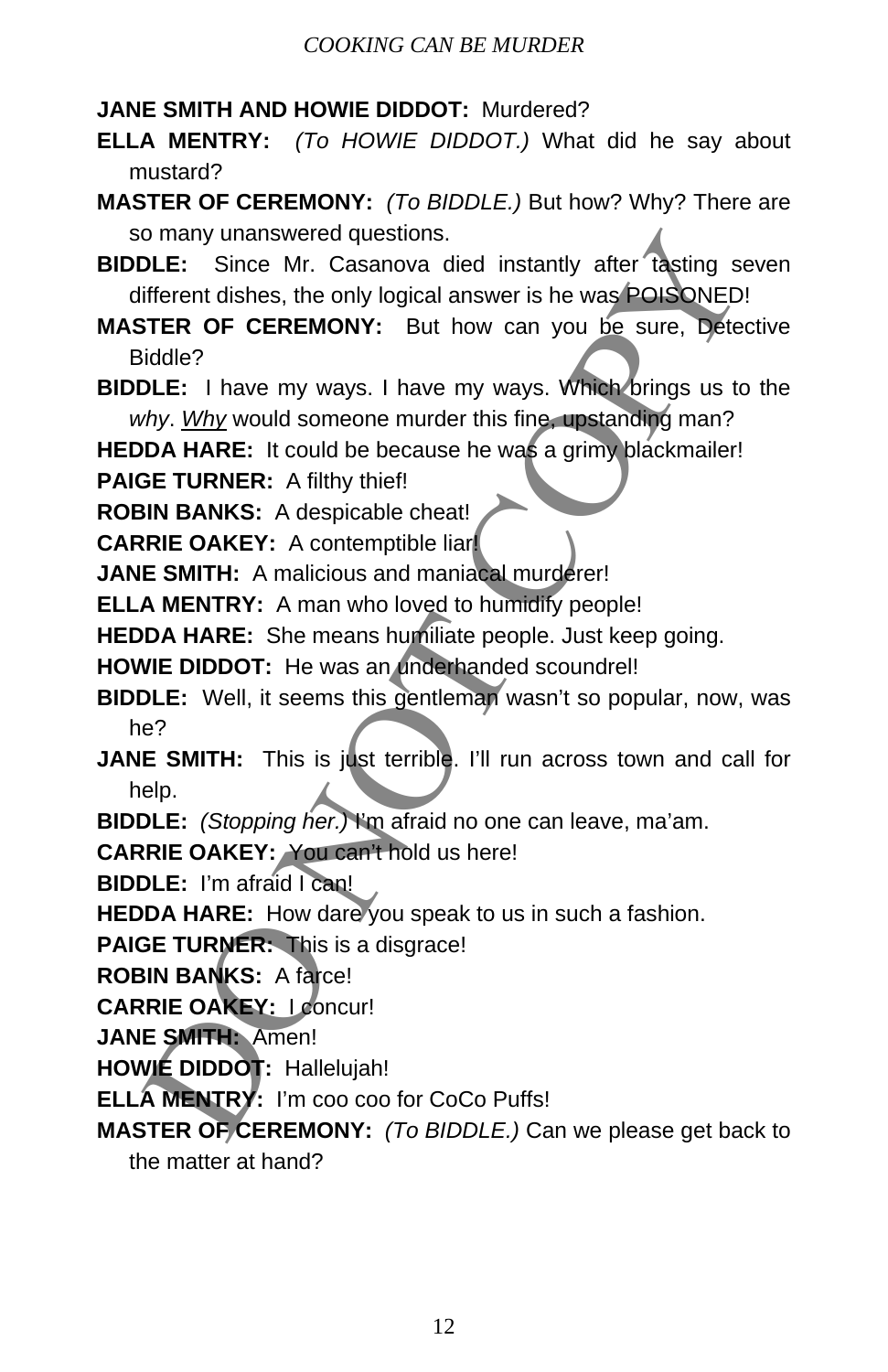**BIDDLE:** These seven people are not allowed to leave the premises because these seven people are under suspicion for the murder of one Mr. James Casanova Valentino Bond. *(Mumbles.)* Now, I witnessed the entire dish-tasting activity. It was then that I noticed as interesting thing. After tasting each of the dishes, Mr. Casanova wore a strange look on his face.

**PAIGE TURNER:** Strange look? What do you mean<sup>2</sup>

- **BIDDLE:** Let us go back in our memories to the point in time when the judge tastes the first dish. *(To audience.)* While we remember that point in time, we will allow you to actually see this activity in high speed HD. *(CASANOVA stands quickly, crosses to and stands behind the first dish, tasting it in extreme fast speed. He makes an awful face and then moves hurriedly down the line as he makes a different awful face for each dish. After the last one, he*  lies back in his original spot.) So, you see, it seems there was something not quite right about the taste of each dish. is interesting thing. After tasting each of the dishes, Mr. Casar<br>oror a strange look on his face.<br>
DE TURNER: Strange look? What do you mean?<br>
DLE: Let us go back in our memories to the point in time ve<br>
interval allowing
- **MASTER OF CEREMONY:** Perhaps they were just bad-tasting dishes.
- **BIDDLE:** One or two terrible-tasting dishes? Possibly. But I can't bring myself to believe that all of the finest cooks in Remington could coincidently concoct a bad-tasting dish.
- **MASTER OF CEREMONY:** But what other reason could there be for his making such awful faces?
- **BIDDLE:** That's EXACTLY what I am here to figure out. You see, just moments ago, I contacted a professional ingredient-whiffer to assist me in this case.

**HEDDA HARE:** Professional ingredient-whiffer?

**BIDDLE:** From one whiff, he can tell you exactly what ingredients make up a certain dish.

**HEDDA HARE:** We'll not have it!

**BIDDLE:** Quiet and get comfortable. It may take Professional Whiffer a while to arrive since he must travel from Washington D.C. *(PROFESSIONAL WHIFFER enters wearing sunglasses, a trench coat and a hat pulled down over his eyes.)* Can we help you?

**PROFESSIONAL WHIFFER:** I'm Professional Whiffer from Washington D.C. Someone called?

**BIDDLE:** That was quick.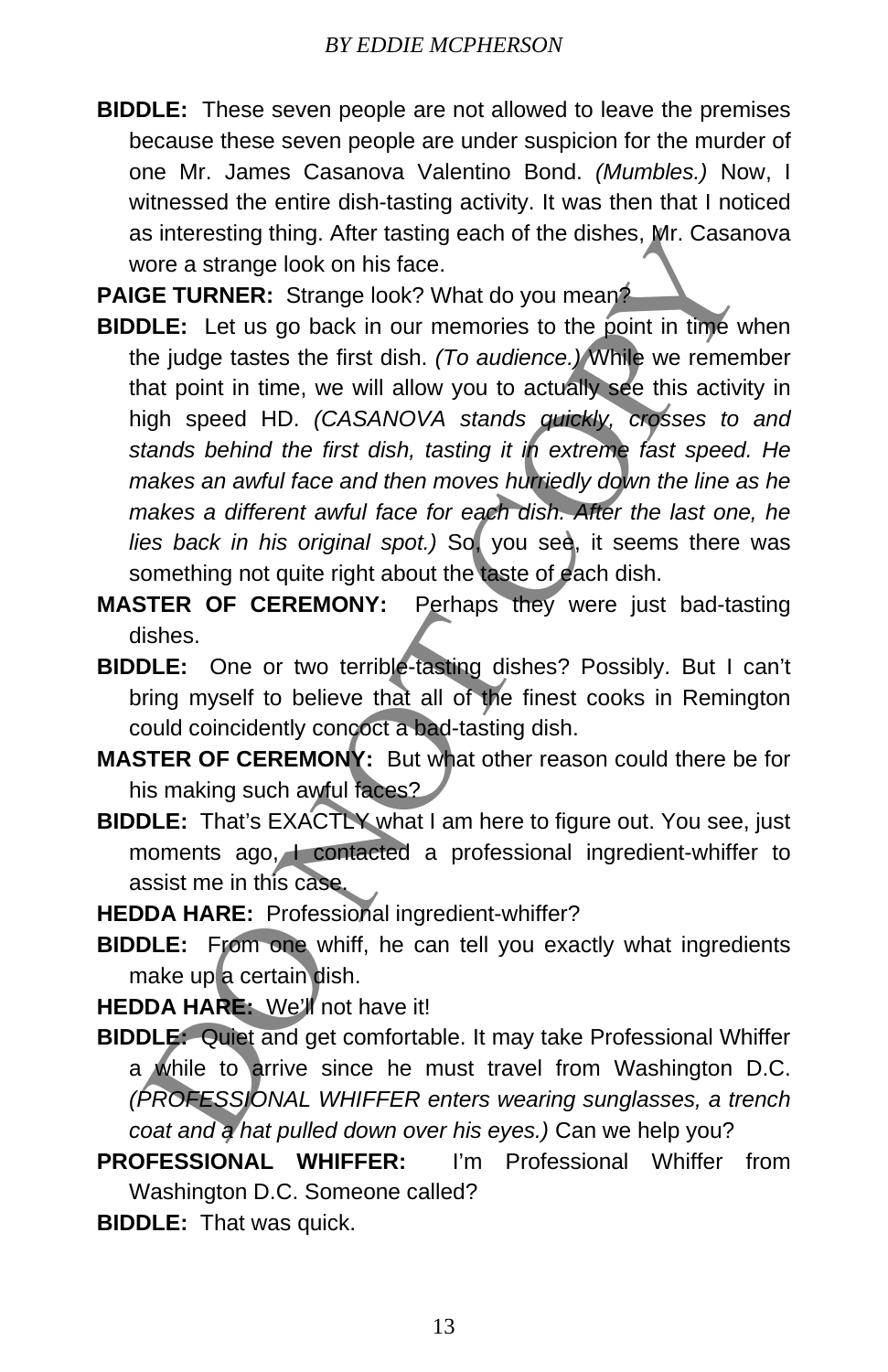**PROFESSIONAL WHIFFER:** I was in the neighborhood. *(Crosses over to the dishes on the table, stepping over CASANOVA.)* Are these the dishes, Detective Annette Biddle?

**BIDDLE:** They are, sir. *(Ma'am.)*

- **PROFESSIONAL WHIFFER:** *(Picks up the first dish and sniffs it.)* Hmmmmm. *(Sniffs the second one.)* I see. *(Third one.)* Wow. *(Fourth one.)* Uh-huh. *(Fifth one.)* I do declare. *(Sixth one.)* No comment. *(Seventh one.)* Very interesting. Well, Detective, even though each one of these dishes smells bad enough to gag a maggot, I'm afraid none of them contains poison. **FESSIONAL WHIFFER:** (*Picks up the tirst dish and snift*<br>mmmmm. (*Sniffs the second one.*) I see. (*Third one.)*<br>Fourth one.) Uh-huh. (*Fifth one.*) I do declare (*Sixth one.)*<br>comment. (*Seventh one.*) Very interesting.
- **MASTER OF CEREMONY:** However, aren't there poisons that have no scent at all?

**BIDDLE:** Good point.

- **PROFESSIONAL WHIFFER:** So my coming here today was a complete waste of time?
- **BIDDLE:** Seems so.
- **PROFESSIONAL WHIFFER:** Then I bid you all farewell. *(Hands BIDDLE a piece of paper.)* My bill.

**BIDDLE:** I'll not pay this.

- **PROFESSIONAL WHIFFER:** *(Reaching inside his trench coat.)* Then you leave me with no other alternative. *(ALL gasp deeply and wildly.)*
- **HEDDA HARE:** He has a gun!
- **PAIGE TURNER:** Everyone duck! *(They do.)*
- **PROFESSIONAL WHIFFER:** *(Pulls out a business card and hands it to BIDDLE who is also stooping.)* Here's the number of a good attorney. You'll be needing one. Oh yes, and I do have one last thing for you, Detective. *(Reaches inside his coat again.)*

**ROBIN BANKS:** He has a gun!

- **CARRIE OAKEY:** Everyone duck! *(They do.)*
- **PROFESSIONAL WHIFFER:** *(Pulls out a flower.)* I just wanted to leave my calling card. Every time you look at it, remember: The best smells in life are free. *(He hands the flower to ELLA MENTRY and exits. NOTE: If Professional Whiffer is female, she may hand the flower to HOWIE DIDDOT or BIDDLE or MASTER OF CEREMONY.)*
- **ELLA MENTRY:** What a nice professional snifterrrrrr.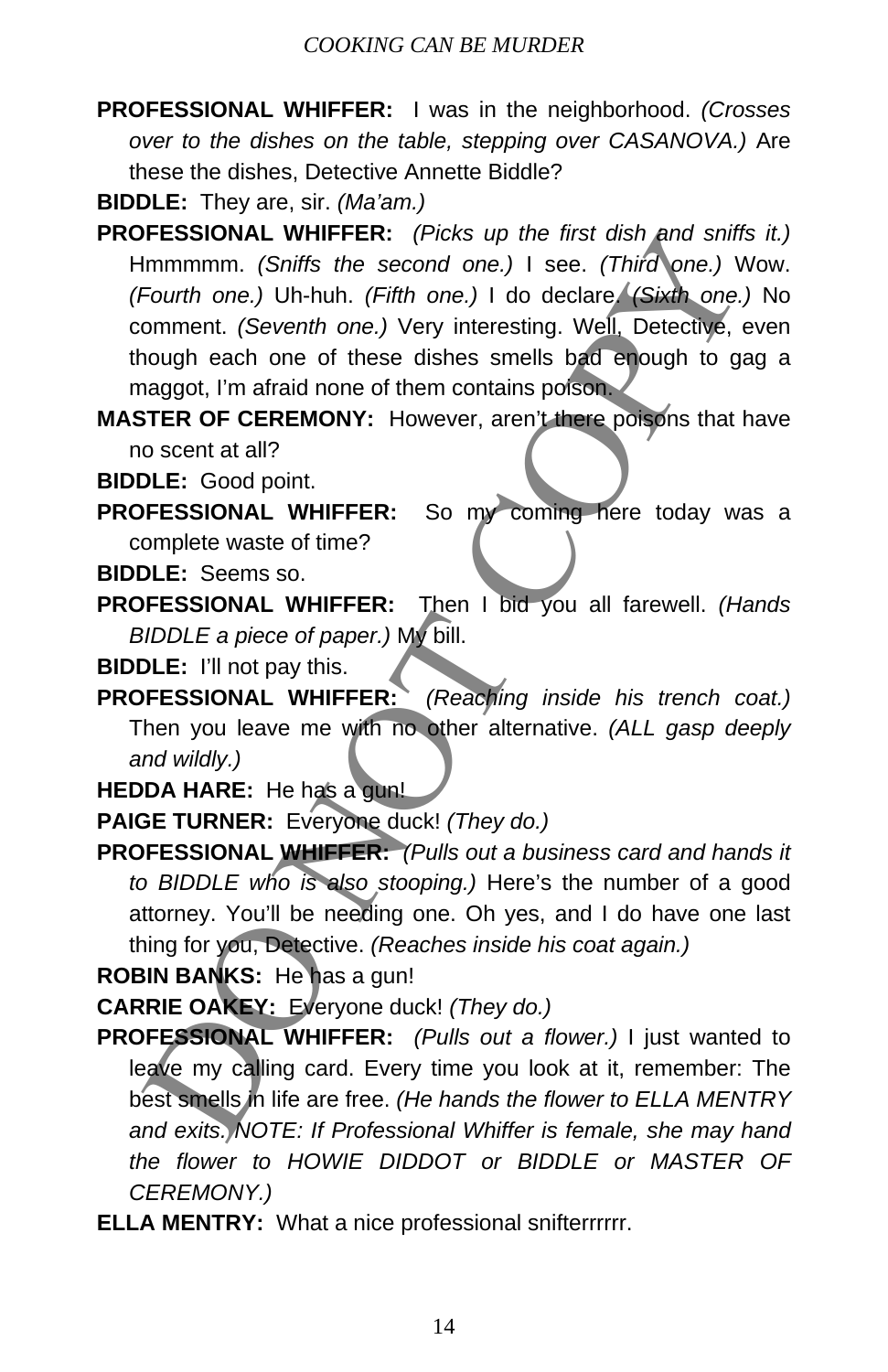- **BIDDLE:** It seems we're back to square one. I still say one of you is guilty of poisoning Mr. Casanova here with some sort of no-scent poison.
- **MASTER OF CEREMONY:** Now what, Detective?
- **BIDDLE:** The next step in this investigation is to determine MOTIVE. WHY would someone want to murder this fine, upstanding man? From there we will discover our murderous murdering murderer!

**HEDDA HARE:** Upstanding man? Poppycock!

- **BIDDLE:** Well, Miss Hedda Hare, you're looking rather nervous today.
- **HEDDA HARE:** With everything that has happened today, of course I'm nervous! We all are!
- **BIDDLE:** Now, tell me what it was you said about Mr. Casanova earlier. *(Sarcastically.)* Oh, I happen to have it written down right here. *(Flips open his small notebook.)* You stated, and I quote: He was a filthy blackmailer.
- **HEDDA HARE:** All right! All right, it's true! I did say that, because it's true! Heaven help me, it's true! But I did NOT murder that man!
- **BIDDLE:** Please, won't you be so kind as to tell us what happened?
- **HEDDA HARE:** *(Over-the-top ominous.)* It was a dark and stormy night. *(The SPECTATORS move quickly to their places for the first reenactment. NOTE: If you need to move the tables with the dishes on them, have the REENACTMENT TEAM move them here. If you have room, reenact in front of the tables.)* What are they doing? DLE: The next step in this investigation is to determine MOT<br>VHY would someone want to murder this fine, upstanding m<br>from there we will discover our murderous murdering murder<br>
DA HARE: Upstanding man? Poppycock!<br>
DLE: We
- **BIDDLE:** They will aid us by reenacting your story. Otherwise, there's a good chance we would all become somewhat bored.
- **HEDDA HARE:** As I was saying, it was a dark and stormy night, but somehow there wasn't a cloud in the sky...and it was daytime. I had visited the corner bakery. *(As the lights change for the reenactment, she puts on sunglasses as well as a scarf on her head.)*
- **BAKER:** *(Entering wearing a white apron and paper baker's hat.)* Good afternoon, Miss Hedda.
- **HEDDA HARE:** Good afternoon, Sam.
- **BAKER:** What's with the disguise?
- **HEDDA HARE:** I'm cold.
- **BAKER:** It's ninety-five outside.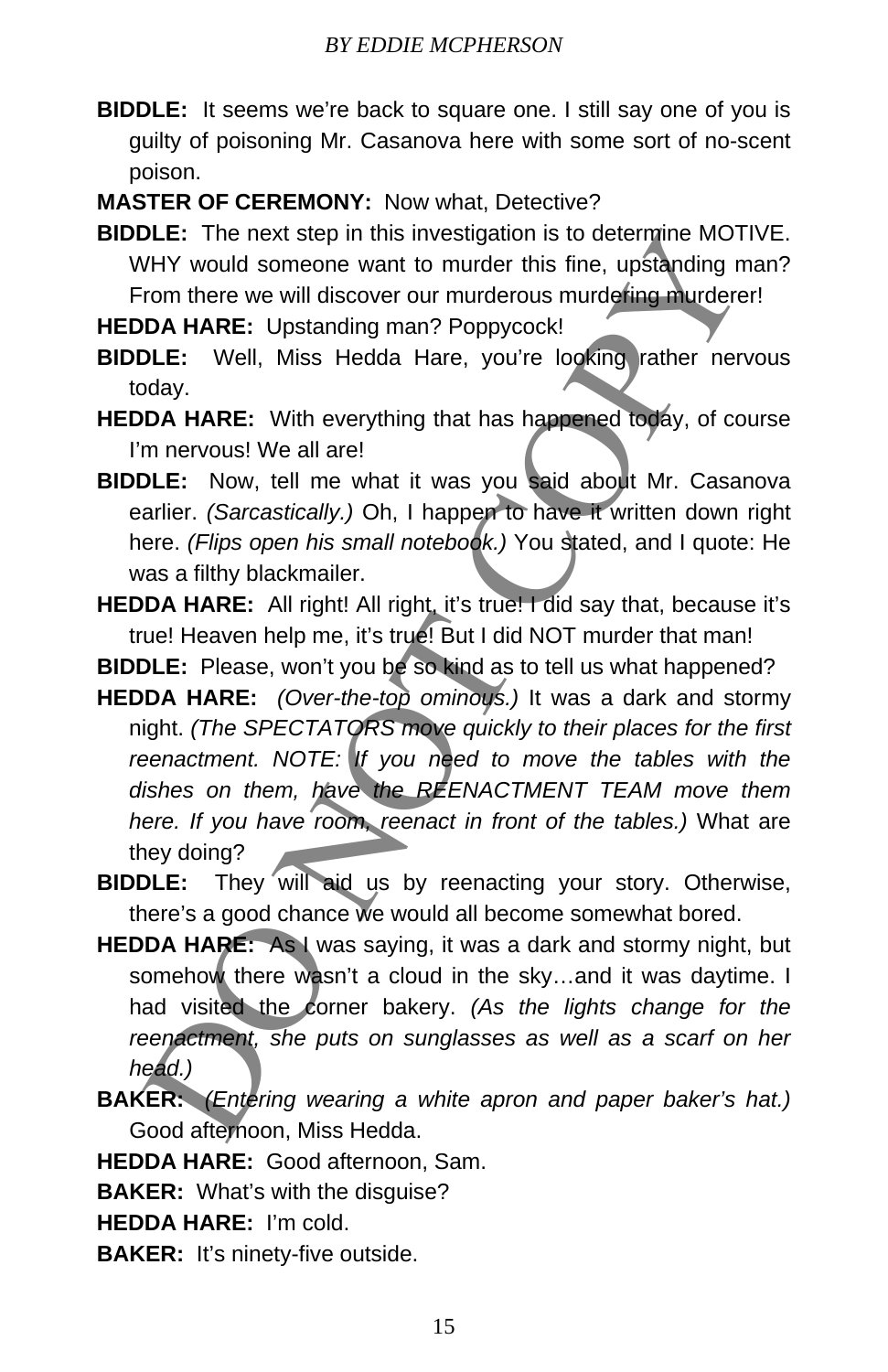- **HEDDA HARE:** Fine, you're on to me. The fact is I need your help. I'm afraid I'm in a terrible fix. *(She looks around to make sure no one is listening.)* I need to buy a pie.
- **BAKER:** You?!

**HEDDA HARE:** Quiet! Do you want all of Remington to hear you?

**BAKER:** But, Miss Hedda, you're the most talented cook in town. You make everything from scratch.

**HEDDA HARE:** It's an emergency. My mother-in-law drove into town as a surprise, and I didn't have time to bake something.

**BAKER:** But what if she finds out you *bought* a pie?

**HEDDA HARE:** *(She grabs his shirt collars and pulls him to her.)* She can't find out. NO ONE can find out! You must keep my secret! **IDA HARE:** Quett Do you want all of Remington to hear you'<br>
CRIER: But, Miss Hedda, you're the most talented cook in the most talented cook in the most talented cook in the most exerything from scratch.<br>
DA HARE: It's an

**BAKER:** Don't worry, my lips are sealed.

**CASANOVA:** *(From behind the table.)* As well as mine.

**HEDDA HARE:** Who said that?

**CASANOVA:** *(Rising from behind the table.)* I did.

**HEDDA HARE:** *(Shocked.)* What are you doing hiding that way?

**CASANOVA:** I simply dropped a quarter and bent over to pick it up. Sam, why don't you answer your phone?

**BAKER:** Nice try, but my phone didn't ring. *(Phone rings off stage.)* Coming! *(He exits.)*

**CASANOVA:** So, you came in to buy a pie, huh?

**HEDDA HARE:** Only because it's an emergency. You must believe me.

**CASANOVA:** Does it really matter what I think, Miss Hedda?

**HEDDA HARE:** So you promise not to say anything?

**CASANOVA:** I didn't say that.

**HEDDA HARE:** What do you want?

**CASANOVA:** *(Hands her a piece of paper.)* I'd say this amount should cover it.

**HEDDA HARE:** You can't be serious. This is bribery. Extortion!

**CASANOVA:** Actually, it's just simple everyday blackmail.

**HEDDA HARE:** Never! Do you hear me? You'll not get a penny from me! *(CATHY, GAIL and GRACIE enter. They wear funny hats with fruit on them.)*

**CATHY:** *(Sees HEDDA HARE and puts her hand to her chest.)* Hedda Hare?! I'm shocked!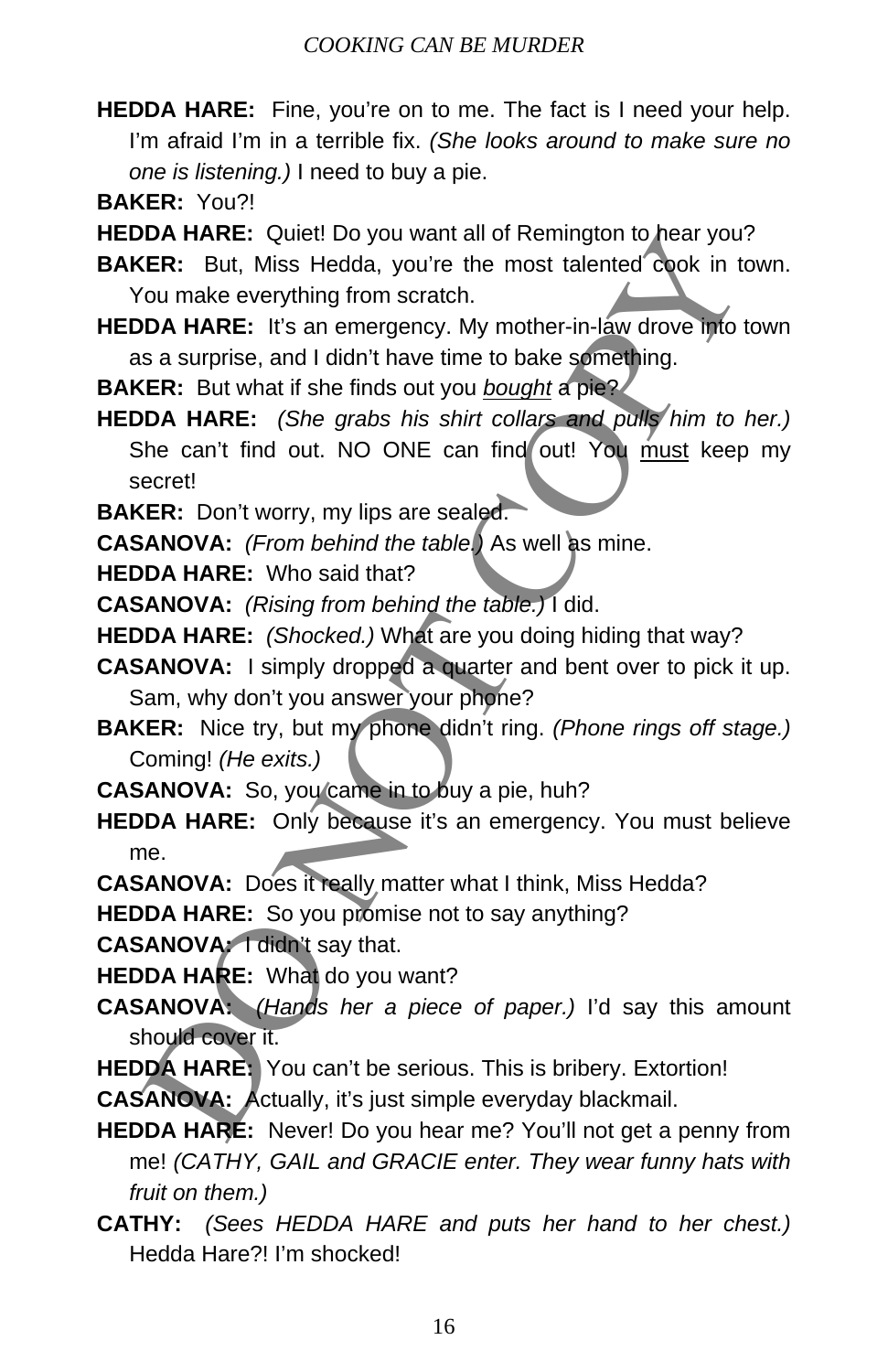- **GAIL:** I'm amazed!
- **GRACIE:** Aghast!
- **CATHY:** Astonished!

**GAIL:** And STUNNED!

**HEDDA HARE:** It's not what it seems, ladies.

**CATHY:** It SEEMS you are purchasing a BAKERY item.

- **GAIL:** You told us you had never purchased store-bought eats in your life.
- **CASANOVA:** Ladies, ladies, please. I can explain Miss Hedda's appearance here today.

**GRACIE:** You can?

- **HEDDA HARE:** You can? I mean he CAN. Go ahead, Mr. Bond, and explain.
- **CASANOVA:** Did you want the FIRST explanation or the SECOND? *(He holds up the piece of paper she handed back to him earlier.)*
- **HEDDA HARE:** The SECOND explanation, of course. After all, that is the one TRUE explanation, isn't it?
- **CATHY:** *(Crossing her arms.)* What's going on here?
- **GRACIE:** *(Crossing her arms.)* Is there something you're not telling us?
- **GAIL:** *(Crossing her arms.)* You're acting very suspicious.
- **HEDDA HARE:** *(Crossing her arms.)* I am NOT acting suspicious.
- CASANOVA: Ladies, you haven't allowed me to explain. You see, the truth of the matter is I couldn't remember the steps in order to bake a golden pecan cherry cobbler. Miss Hedda agreed to meet me here and explain the process. DA HARE: It's not what it seems, ladies.<br>
HY: It SEEMS you are purchasing a BAKERY item.<br>
1.: You told us you had never purchased store-bought ea.<br>
1.: You told us you had never purchased store-bought ea.<br>
1.: You told us
- **CATHY:** *(To CASANOVA.)* But you're a top chef.
- **GRACIE:** And Hedda is only an amateur.
- **GAIL:** Why would you need HER help?
- **CASANOVA:** For the simple reason that she is the best cook in all of Remington.
- **CATHY:** We're sorry, Hedda.
- **GRACIE:** Can you ever forgive us?
- **GAIL:** We buy your story completely and without question.
- **CASANOVA:** So, what reason did you ladies have for coming into the bakery?
- **CATHY:** We're so relieved that Hedda's not purchasing a pie, we can't remember.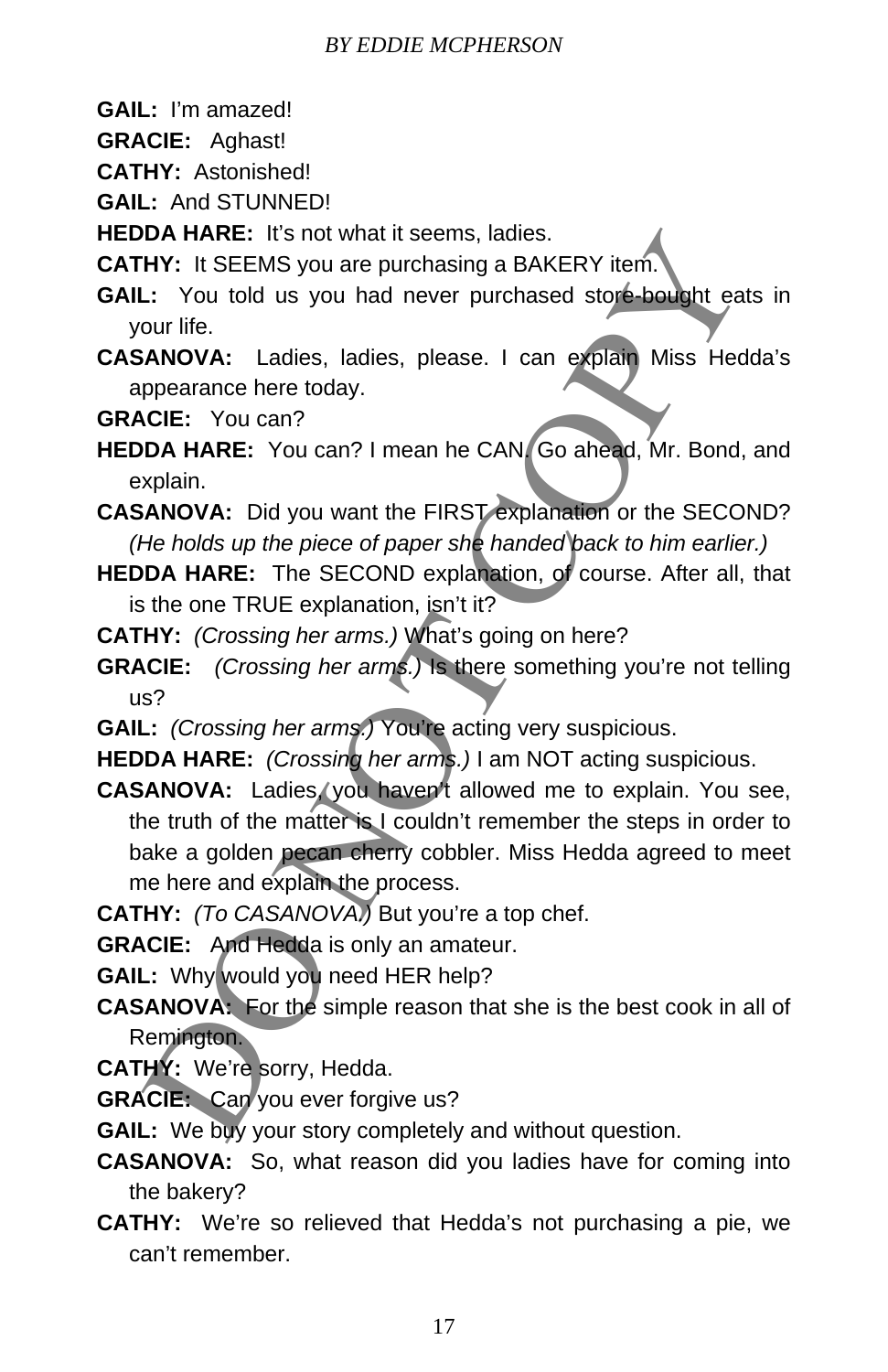**GRACIE:** Ta ta, everyone, we must go prepare for another reenactment.

**GAIL:** Ta ta and goodbye. *(They exit.)*

- **HEDDA HARE:** *(Turns to CASANOVA.)* Thank you so much for not disclosing my secret. *(She takes the pie from him.)* I'll get the money to you by Friday.
- **CASANOVA:** You'll get the money to me today.

**HEDDA HARE:** But I have so much to do.

- **CASANOVA:** You'll get the money today, or your friends will find out the truth.
- **HEDDA HARE:** *(Hitting him on the chest like in those old-fashioned black and white movies.)* You're a low-down, evil, callous man! No, I take that back, you're not noble enough to be called a man. You're a low-down, evil, callous, grown-up person! No, you're not human enough to be called a person. You're\a low-downisclosing my secret. (She takes the pie trom him.) I'll get<br>noney to you by Friday.<br> **ANOVA:** You'll get the money to me today.<br>
DA HARE: But I have so much to do.<br> **DA HARE:** But I have so much to do.<br> **ANOVA:** You'll get
- **CASANOVA:** *(Putting up a hand to stop her.)* You can stop now, I get the point. Besides, the reenactment is coming to a close, so if you'll excuse me. *(He lies down in his original spot as BAKER reenters.)*

**BAKER:** Wait, I had more lines in this scene.

**CASANOVA:** Sorry, but we must keep this play moving.

**BAKER:** You're a low-down, evil, callous MAN!

**HEDDA HARE:** Person!

**BAKER:** Person!

- **HEDDA HARE:** I mean BRUTE!
- **BAKER:** BRUTE! *(He turns and storms out as the lights return to normal.)*
- **HEDDA HARE:** *(Speaking to BIDDLE.)* Yes! I said it. He was a lowdown, evil and callous BRUTE!
- **BIDDLE:** So you see, Miss Hedda Hare, you had the MOTIVE and the MEANS of murdering Mr. Casanova Bond by carefully placing the poison inside your dish.
- **HEDDA HARE:** I didn't!

**BIDDLE:** You could have!

**HEDDA HARE:** I wouldn't!

- **BIDDLE:** Wouldn't you?
- **HEDDA HARE:** I'm innocent!
- **BIDDLE:** Are you?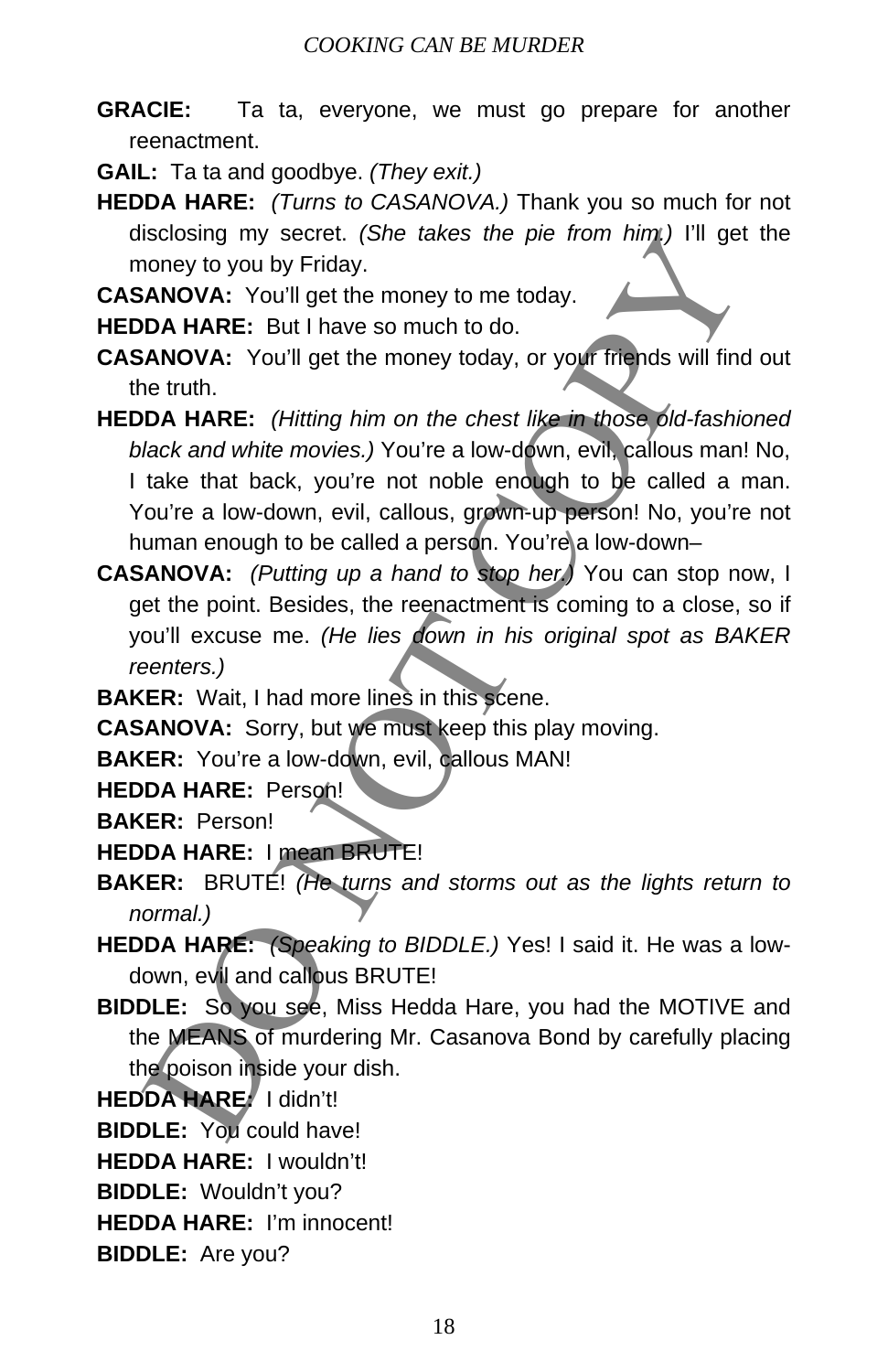- **HEDDA HARE:** Yes! Yes! Yes! *(She drops into her chair weeping into a tissue.)*
- **PAIGE TURNER:** *(Standing.)* Stop it! Stop it! Can't you see she's upset? Leave the poor girl alone!
- **BIDDLE:** Well, Miss Paige Turner, you're looking rather nervous today.
- **PAIGE TURNER:** With everything that has happened, of course I'm nervous. We're all nervous.
- **BIDDLE:** Now tell me what it was you said about the Mr. Bond earlier. *(Sarcastically.)* Oh, I happen to have written it down right here. *(He flips open his small notebook.)* You stated, and I quote: Mr. Bond was a filthy thief.
- **PAIGE TURNER:** It's true! It's true! Oh, heaven help me, it's true! I did say that! But I did not murder that man!
- **BIDDLE:** Why don't you let me be the judge of that? Please, won't you be so kind as to tell us your story?
- **PAIGE TURNER:** *(Very ominous.)* It was a dark and stormy night. Black, gloomy clouds hung low in the sunny sky above. I was teaching a cooking seminar at our local community college – go Panthers! – and HE was there, *(Pointing down at CASANOVA.)* that awful, appalling, hideous, awful –

**BIDDLE:** You already said awful.

**PAIGE TURNER:** I did? *(Pulls out a pocket thesaurus and flips it open.)* Did I say 'repulsive'?

**BIDDLE:** No.

PAIGE TURNER: REPULSIVE thief of a man.

**BIDDLE:** *(The REENACTMENT TEAM reenters, grabs a chair to sit in as someone brings out a table with PAIGE TURNER's ingredients sitting on it. CASANOVA rises and sits in one of the chairs.)* Ladies and gentlemen, the Reenactment Players. *(He*  leads the audience in polite applause as PAIGE TURNER puts on *a smock with a nametag pinned to it and the lights change.)* DLE: Well, Miss Parge Turner, you're looking rather ner<br>dody.<br>BE TURNER: With everything that has happendd of course<br>ervous. We're all nervous.<br>DLE: Now tell me what it was you said about the Mr. E<br>arlier. (*Sarcastically.*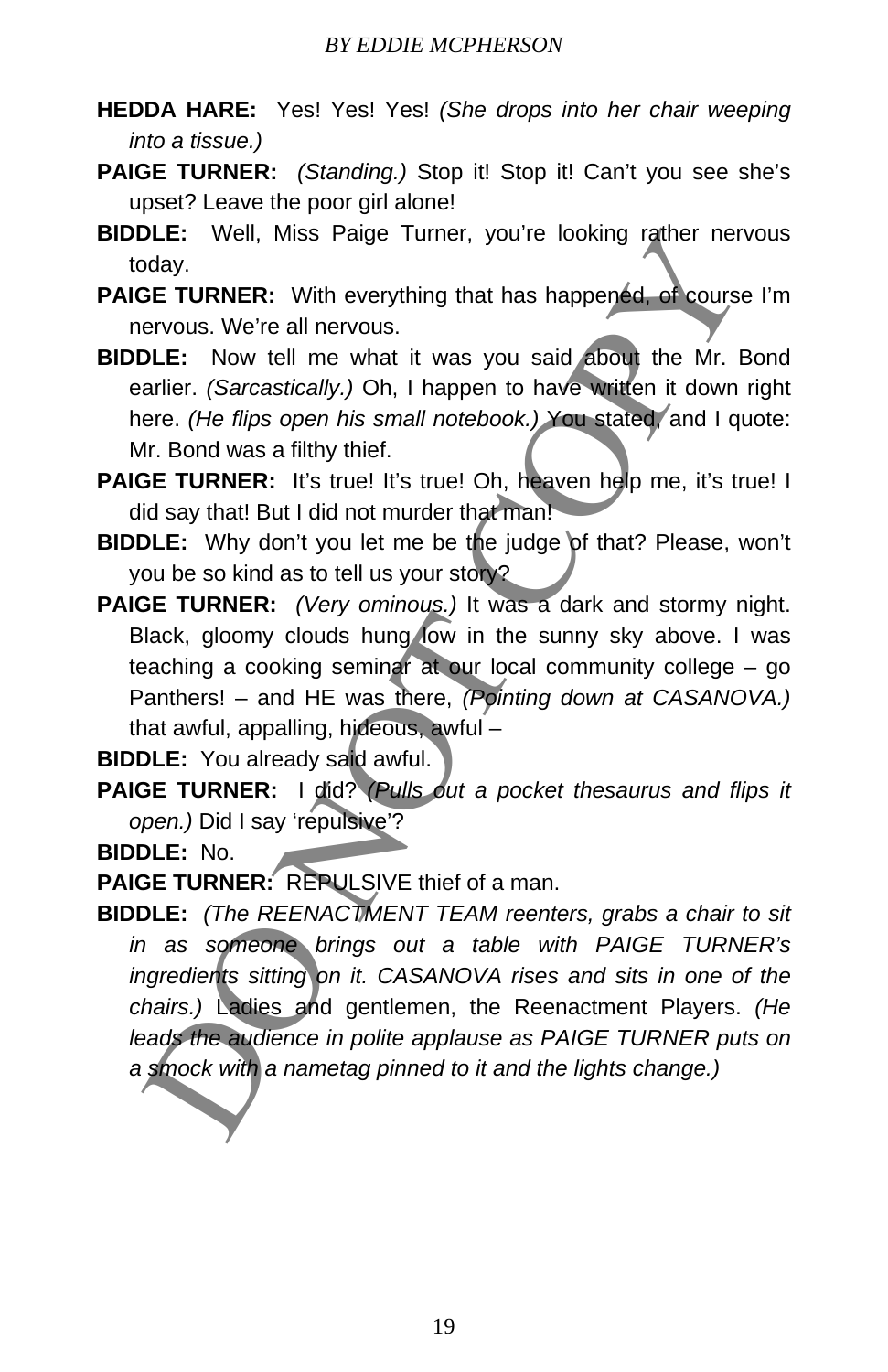- **PAIGE TURNER:** Before we wrap up my seminar on this beautiful, sunny dark and stormy night, I wanted you all to be the first to know about my secret business venture. I have decided to produce and market my own chili and make it available nationwide. *(Polite applause.)* The ingredients are: *(As she points to each one on the table.)* Ingredient A: Lean ground beef. B: Chopped onions. C: Diced tomatoes. D: Water. E. And last but not YEAST, my secret recipe.
- **FIRST SEMINAR PARTICIPANT:** Last but not YEAST. That's a cooking joke. Ha ha!
- **SECOND SEMINAR PARTICIPANT:** Do we get to hear what your secret ingredient is?
- **PAIGE TURNER:** If I told you, I would have to murder you. *(She laughs.)* But no, seriously, it is a secret, and I WOULD have to rough you up pretty good. Once my chili is on the market, I can finally retire and watch my millions come rolling PIN! ride. (Polite applause.) The ingredients are: (As she point<br>ach one on the table.) Ingredient A: Lean ground beet<br>chorped onions. C: Diced tonatoes. D: Water. E And ast bu<br>chorped onions. C: Diced tonatoes. D: Water. E And
- FIRST SEMINAR PARTICIPANT: HA! Rolling PIN! She's good!
- PAIGE TURNER: Now, before we take a little break, are there any questions?
- **SECOND SEMINAR PARTICIPANT:** *(Raising her hand.)* Are there a lot of virgins in the Virgin Islands?

**THIRD SEMINAR PARTICIPANT:** Can fat people go skinny-dipping? **FOURTH SEMINAR PARTICIPANT:** How do you throw away a garbage can?

- **PAIGE TURNER:** Are there any questions about my COOKING SEMINAR?
- **FIFTH SEMINAR PARTICIPANT:** No, ma'am, actually so far it's been a little boring.
- **CASANOVA:** *(Raising his hand and standing.)* Wait a minute, I have a question. *(He takes off his fake glasses.)*
- PAIGE TURNER: *(Taken aback.)* Why, It's Mr. James Casanova Valentino Bond. I didn't know you were attending my humble little seminar.
- **CASANOVA:** I was wearing a disguise. *(Puts the glasses back on.)*
- **PAIGE TURNER:** *(Looking around.)* Wait a minute, where did that nice man go?
- **CASANOVA:** *(Takes his glasses off again.)* Here I am.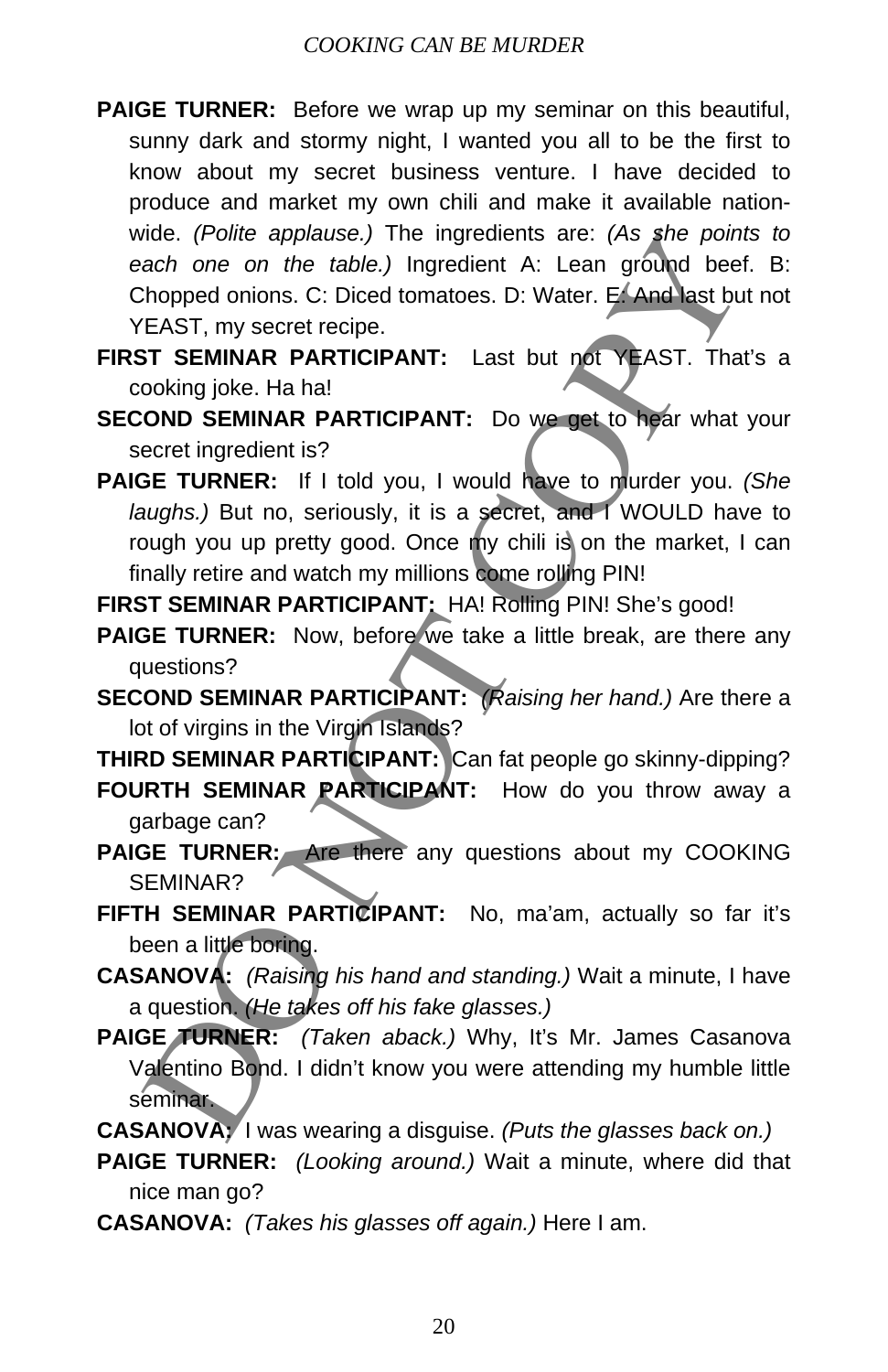- **PAIGE TURNER:** *(Smitten.)* Oh, Mr. Bond, you are soooooo clever. But why would someone as successful as yourself ever seek to ask ME a question?
- **CASANOVA:** Let's just say I am smitten by your collards, infatuated by your radishes and extremely impressed by your melons.
- **PAIGE TURNER:** *(Flattered.)* Mr. Bond, the things you say. *(Notices the PARTICIPANTS staring at them.)* Break time, everyone. GO! *(The PARTICIPANTS rise, scatter and exit.)*

**CASANOVA:** Why, Miss Turner, I do believe you're blushing.

**PAIGE TURNER:** It's a little warm in here, don't you think?

**BIDDLE:** *(Looking at his watch as CASANOVA freezes.)* I hate to interrupt, Miss Turner, but the story is getting a little wordy, would you mind condensing it a bit? Thank you. *(CASANOVA unfreezes as he takes PAIGE TURNER's arms and forces her too look at him eye to eye.)* y your radishes and extremely impressed by your melons.<br>
DE TURNER: (Faltered.) Int. Bond, the things you and the filling with the particle *PARTICIPANTS staring at them.*) Break time everyone.<br>
The PARTICIPANTS rise, scat

**CASANOVA:** Question.

**PAIGE TURNER:** Yes?

**CASANOVA:** Dinner?

**PAIGE TURNER:** Dinner?

**CASANOVA:** Us.

- **PAIGE TURNER:** When? *(The REENACTMENT TEAM brings in a small, round table, two chairs and a candle that sits in the middle of the table. Remember, the following scene is to be played cheesy.)*
- **CASANOVA:** Now. *(He shows her the table. The REENACTMENT TEAM exits.)*
- **PAIGE TURNER:** *(Excited, clapping her hands.)* Casanova!
- **CASANOVA:** Happy?

**PAIGE TURNER:** *(Nods her head.)* Surprised.

**CASANOVA:** Romantic.

- **PAIGE TURNER:** Very. *(CASANOVA snaps his fingers and soft music begins to play.)*
- **CASANOVA:** Nice?

PAIGE TURNER: Veeeeeeery.

**CASANOVA:** Dance?

**PAIGE TURNER:** *(Points to herself and shakes her head.)* Clumsy.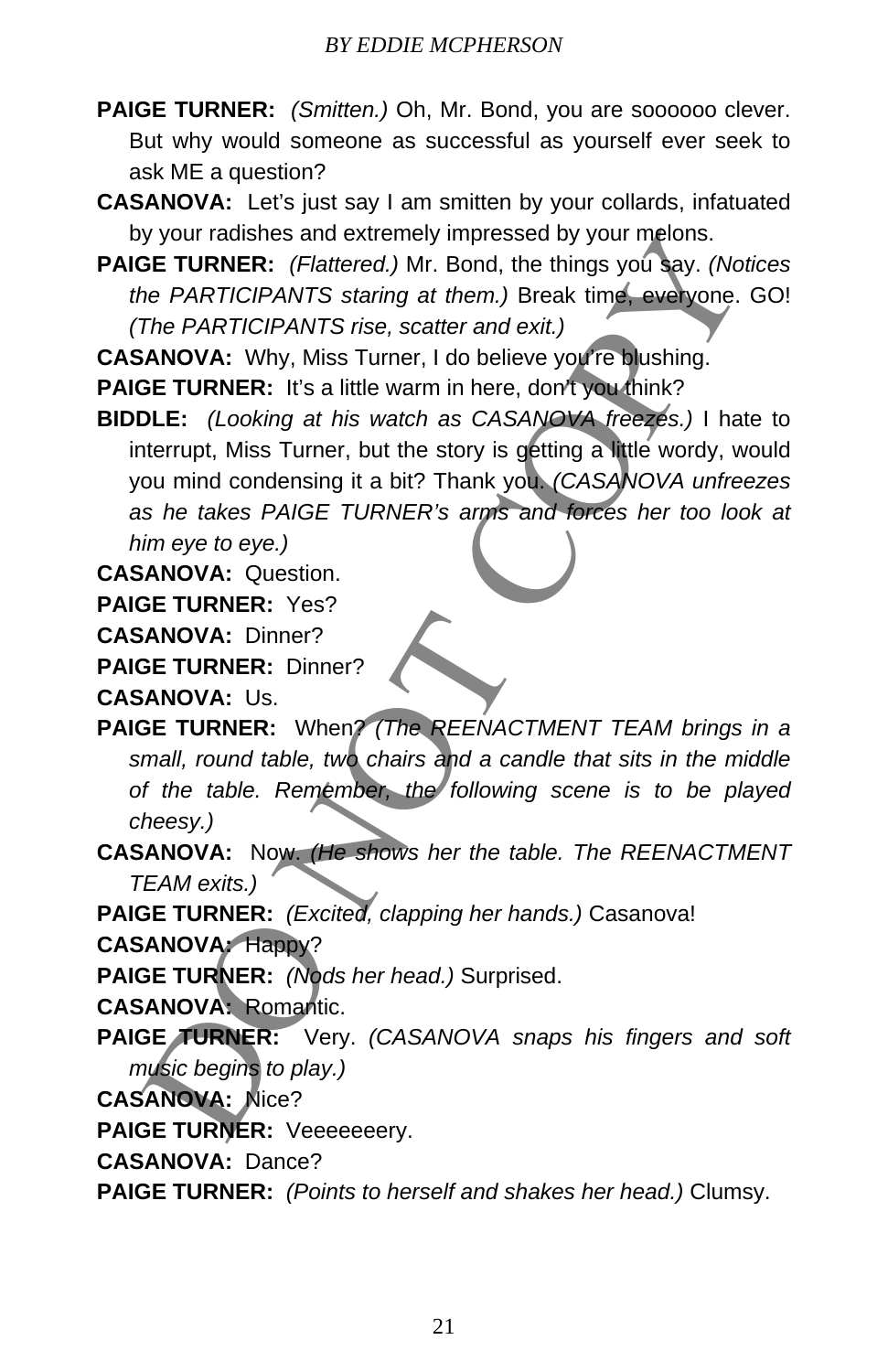**CASANOVA:** *(Reassuringly as he holds his hand out to her.)* Dance. *(She takes his hand, brings her close to him as they dance to the slow music. He looks into her eyes.)* Beautiful.

**PAIGE TURNER:** *(Blushing, drops her head.)* Stop.

**CASANOVA:** *(Lifts her head with his finger.)* Really.

**PAIGE TURNER:** *(Bigger, giggling.)* Stop. *(He sits her in a chair with her back to the table of ingredients. The music continues to play.)*

**CASANOVA:** Rest.

**PAIGE TURNER:** *(Shakes her head.)* Busy.

**CASANOVA:** *(Very sharp and slips into rudeness.)* REST!

**PAIGE TURNER:** *(Sitting quickly.)* Okay.

**CASANOVA:** *(Calmer.)* Relax. *(He secretly crosses to the table of recipes, pulls a bag from inside his jacket and starts to grab the secret recipe.)*

- **PAIGE TURNER:** *(She stands quickly and turns to CASANOVA just short of seeing him. He acts quickly innocent.)* CASANOVA!
- **CASANOVA:** *(Throwing the bag down and approaching her quickly.)* Yes?
- **PAIGE TURNER:** Dance! *(The music changes quickly to a salsa as he grabs her and they dance a salsa-style dance. The music changes to bluegrass and they two-step. The music changes to hip-hop and they dance accordingly. The music fades out leaving PAIGE TURNER out of breath.)* That's what I call dancing!

**CASANOVA:** I insist you sit here and rest.

**PAIGE TURNER:** There's no time. Everyone is returning from break. *(The REENACTMENT TEAM reenters like a stampede hiding CASANOVA and the secret ingredient. During the rush, CASANOVA grabs the secret ingredient and disappears behind the table.)* All right, ladies and gentlemen, have a seat, please. Everyone, be seated. *(They do.)* Before the break, we were discussing the ingredients of my soon-to-be best-selling chili. *(She looks back at the table and sees the empty spot.)* Wait a minute, my secret ingredient! It's missing! *(Mumbling among the crowd.)* ANOVA: (Litts her head with his tinger.) Really.<br>
DE TURNER: (Bigger, giggling.) Stop. (He sits her in a chair<br>
or back to the table of ingredients. The music continues to pla<br>
ANOVA: Rest.<br>
DE TURNER: (Shakes her head.) B

**FIRST SEMINAR PARTICIPANT:** When was the last time you saw it?

**PAIGE TURNER:** When Mr. Bond and I were talking. *(Looking around.)* Where is he? Where did he go?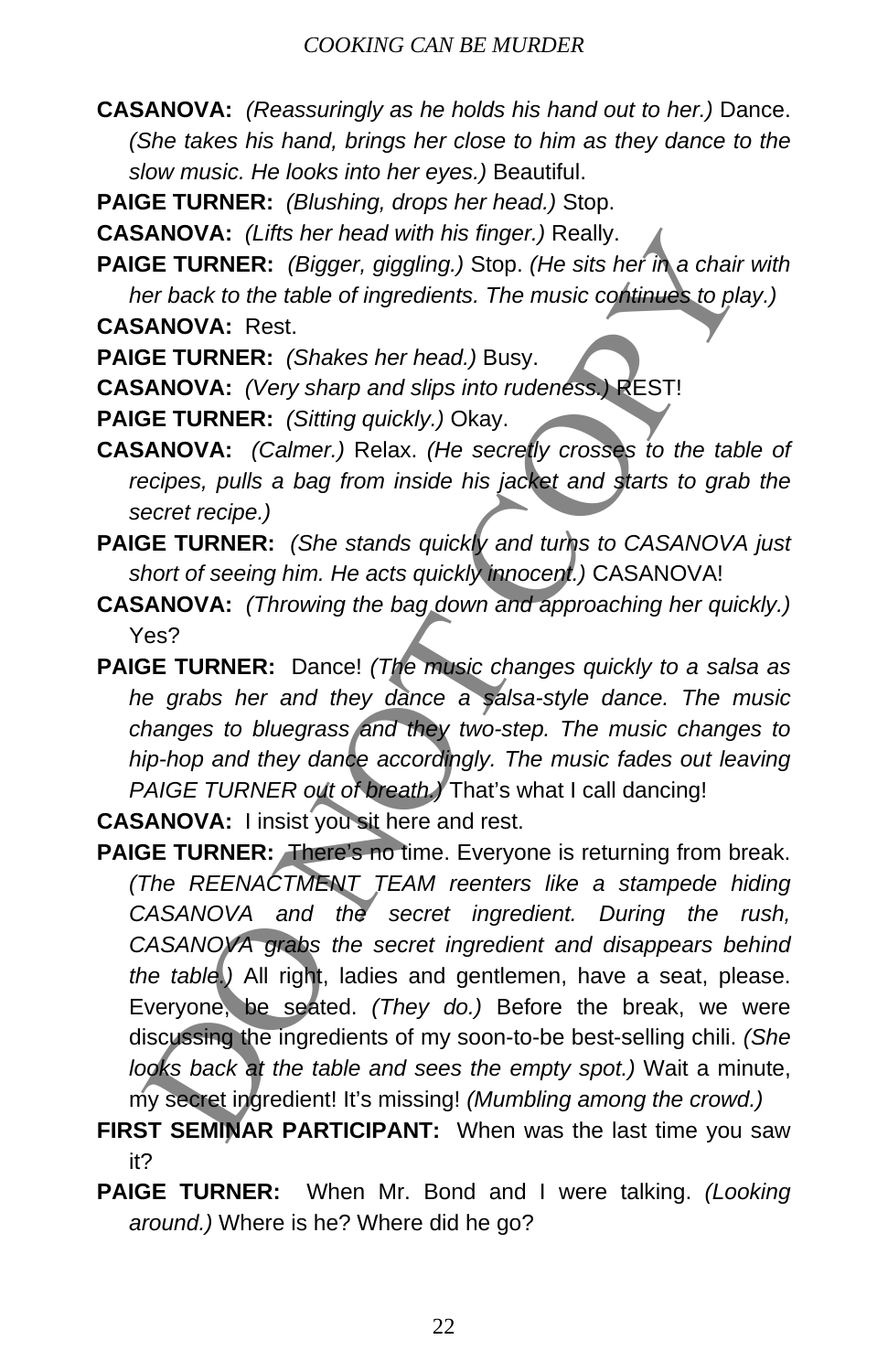- **SECOND SEMINAR PARTICIPANT:** *(Raising her hand and standing.)* I saw him leave with what looked like something he was hiding under his arm.
- **PAIGE TURNER:** *(Shocked.)* CASANOVA? It can't be so. I must find him at once. Class dismissed. *(Lights change as she approaches DETECTIVE BIDDLE and the REENACTMENT TEAM takes the table and chairs off.)* And I ran after him. Out into that dark and stormy yet nice and warm, sunny afternoon. Fran. But he had disappeared. That low-down, evil, callous brute disappeared with MY secret recipe, made his own chili, and made millions! Millions that were SUPPOSED to be MINE! MINE, I tell you! im at once. Class dismissed. (Lights change as she approached and the REENACTMENT TEAM takes<br>
bable and chairs off.) And I ran after him. Out into that datk<br>
tormy yet nice and warm, sunny afternoon. I ran. But, he<br>
isappe
- **BIDDLE:** So, you see, Miss Paige Turner, you had the motive and the means of murdering Mr. Bond by carefully placing the poison inside your dish.

**PAIGE TURNER:** I didn't!

**BIDDLE:** You could have!

**PAIGE TURNER:** I wouldn't!

**BIDDLE:** Wouldn't you?!

**PAIGE TURNER:** I'm innocent!

**BIDDLE:** Are you?

- **PAIGE TURNER:** Yes! Yes! Yes! *(She drops into her chair weeping into a tissue.)*
- **ROBIN BANKS:** *(Standing.)* Stop it! Stop it! Can't you see she's upset? Leave the poor girl alone!
- **BIDDLE:** Well, Miss Robin Banks, you're looking rather nervous today.
- **ROBIN BANKS:** With everything that has happened, of course I'm nervous. We all are!
- **BIDDLE:** Now, tell me what it was you said about Mr. Casanova Bond earlier. *(Sarcastically.)* Oh, I happen to have it written down right here. *(Flips open his small notebook.)* You stated, and I quote: He was a despicable cheat!?
- **ROBIN BANKS:** All right, all right, it's true! I did say that, because it's true! Oh, Heaven help me, it's true! But I did NOT murder that man!
- **BIDDLE:** Why don't you let me be the judge of that? Please, won't you be so kind as to tell us what happened?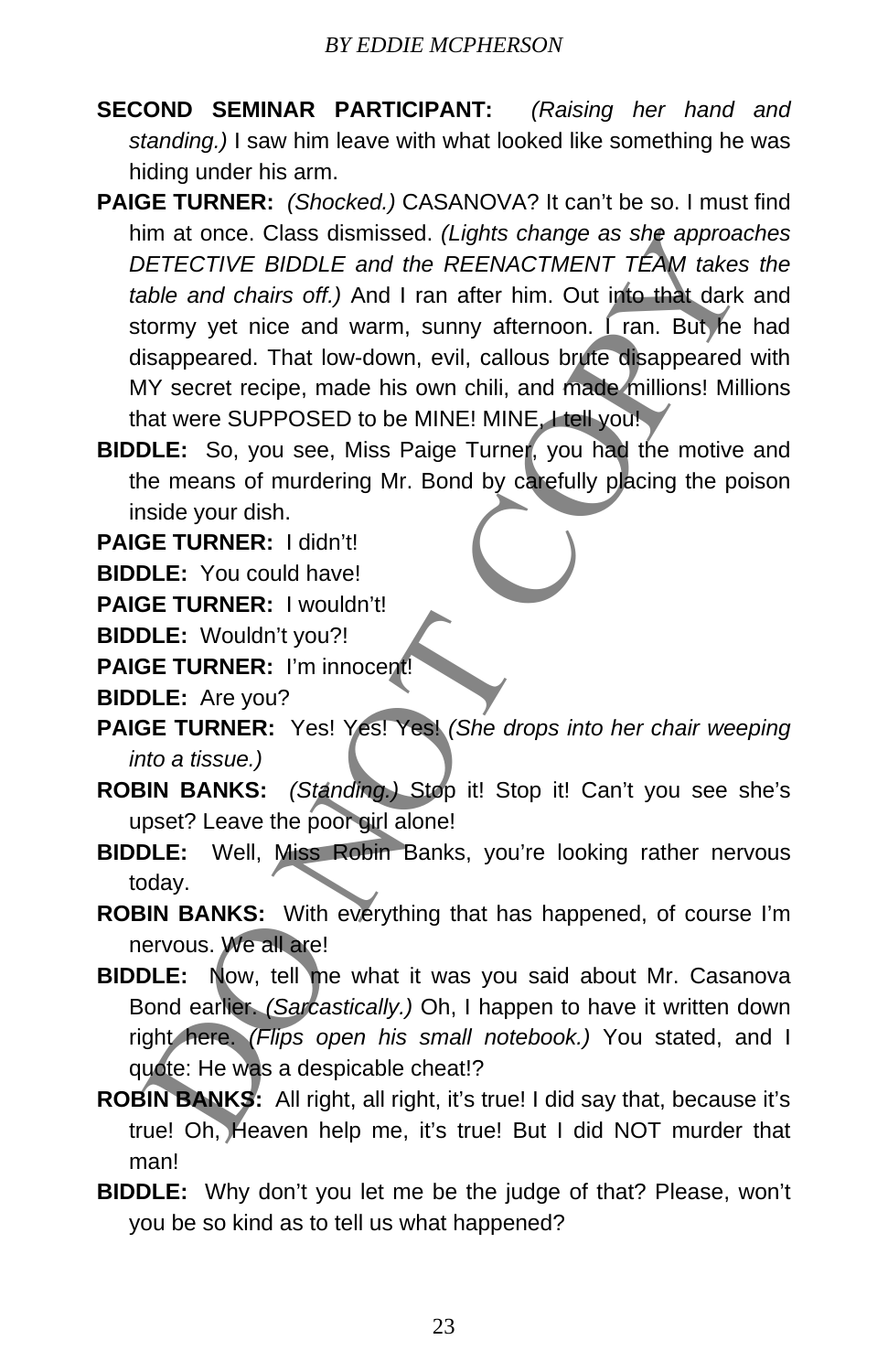- **ROBIN BANKS:** *(Out to the audience, dramatically.)* I was in high school. It was a dark and stormy night one week from our senior prom – the most anticipated night of the year. A boy hadn't asked me yet, and I was becoming desperate. *(A male member of the REENACTMENT TEAM enters, and ROBIN BANKS turns to him.)*  Hey, you!
- **BOY:** *(Stopping in his tracks.)* What?
- **ROBIN BANKS:** Do you have a date to the prom? And if you don't, I want you to know I'm available. So, what do you say? Huh? What's your answer?
- **BOY:** *(Noticeably uncomfortable.)* Uh I would, but my best friend is in the hospital.

**ROBIN BANKS:** Who?

**BOY:** Uh – Robbie.

**ROBIN BANKS:** I just saw Robbie in math class.

- **BOY:** I meant Andrew.
- **ROBIN BANKS:** *(Pointing to offstage.)* Andrew is standing right over there.
- **BOY:** I meant my great aunt Sylvia. You haven't seen HER today, have you?

**ROBIN BANKS:** No.

- **BOY:** Poor Aunt Sylvia, she's on her last leg. *(AUNT SYLVIA enters.)*
- **AUNT SYLVIA:** *(Sees BOY.)* Nephew, is that you? Is that my little , wittle nephew?
- **BOY:** Aunt Sylvia? What are you doing here?
- **AUNT SYLVIA:** Was in the neighborhood and wanted to stop by and say 'hello' to my favorite nephew. Bye! *(She exits. BOY turns back to ROBIN BANKS as she gives him a look and crosses her arms.)* REENACTMENT TEAM enters, and ROBIN BANKS turns to I<br>
ley, you!<br>
:: (Stopping in his tracks.) What?<br>
:: (Stopping in his tracks.) What?<br>
IN BANKS: Do you have a date to the prom? And if you do<br>
the s you ranswer?<br>
IN BANKS:
- **BOY:** Okay, I lied. No one is in the hospital. I just said that because I can't go to the prom with you since I'm going to be out of town that weekend. *(JENNIFER enters.)*
- **JENNIFER:** *(Crosses to BOY.)* Heeeeey, Joseph. I can't wait until the proooooom. My dad says he will rent us a limoooooo.
- **BOY:** Sounds great.

**JENNIFER:** Byeeeeeeeeee. *(She exits.)*

- **BOY:** *(After uncomfortable pause.)* See ya! *(Runs out as TAYLOR enters carrying schoolbooks.)*
- **TAYLOR:** Hey, Robin.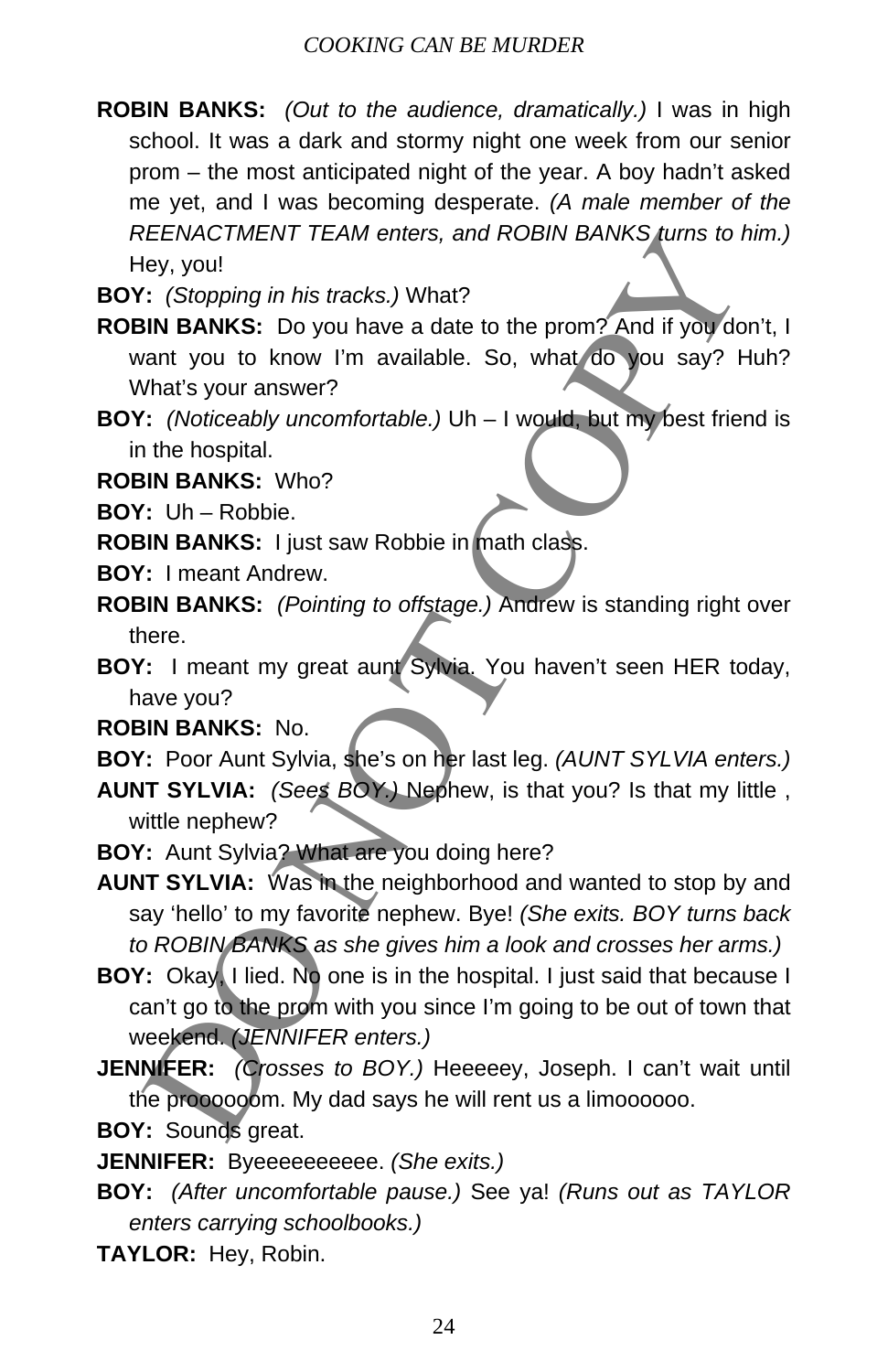- **ROBIN BANKS:** Hey, Taylor, my best friend in the whole wide world who would never hurt me for anything, especially for a boy who is confident and somewhat conceited.
- **TAYLOR:** Has anyone asked you to the prom yet?
- **ROBIN BANKS:** Not yet, *(Holds up a clipboard and checks off a name.)* and there went the last available boy in school.
- **TAYLOR:** Remember what we promised each other?
- **ROBIN BANKS:** If we couldn't find a date, we would go together. *(CASANOVA enters, faces the audience and combs his hair. He's wearing a jacket with the collar turned up.)*
- **TAYLOR:** Hey, who's the new kid over there combing his hair as though he were a stereotypically confident, but probably conceited, high school boy?
- **ROBIN BANKS:** I don't know but he sure is cool what with combing his hair and wearing a jacket with the collar turned up and all.
- **TAYLOR:** He's coming this way. Talk to him.

**ROBIN BANKS:** I don't know what to say.

- **TAYLOR:** Ask him to the prom. I'll be right over here. *(TAYLOR crosses to the other side of the stage.)*
- **CASANOVA:** *(Crosses to ROBIN BANKS.)* What's up?
- **ROBIN BANKS:** *(Nervous.)* Huh?

**CASANOVA:** I said, "what's uuuuuuuup?"

- **ROBIN BANKS:** Nothing much, stereotypically confident, but probably conceited high school boy. *(She looks over at TAYLOR and they both grin and bite their nails.)* SIN BANKS: Not yet, (*Holds up a clipboard and checks* in<br>
LOR: Remember what the last available boy in school.<br>
LOR: Remember what we promised each other<sup>3</sup><br>
LOR: Remember what we promised each other<sup>3</sup><br>
SIN BANKS: If we
- **CASANOVA:** *(He continues to comb his hair as he talks to her.)* Do you have a date to the prom?
- **ROBIN BANKS:** No.

**CASANOVA:** Want to go with me?

**ROBIN BANKS:** Sure.

**CASANOVA:** Pick me up at seven, and don't be late.

- **ROBIN BANKS:** Okay, bye.
- **CASANOVA:** Later. *(He exits combing his hair. TAYLOR rushes over to ROBIN BANKS.)*
- **TAYLOR:** What was he like? What was he like?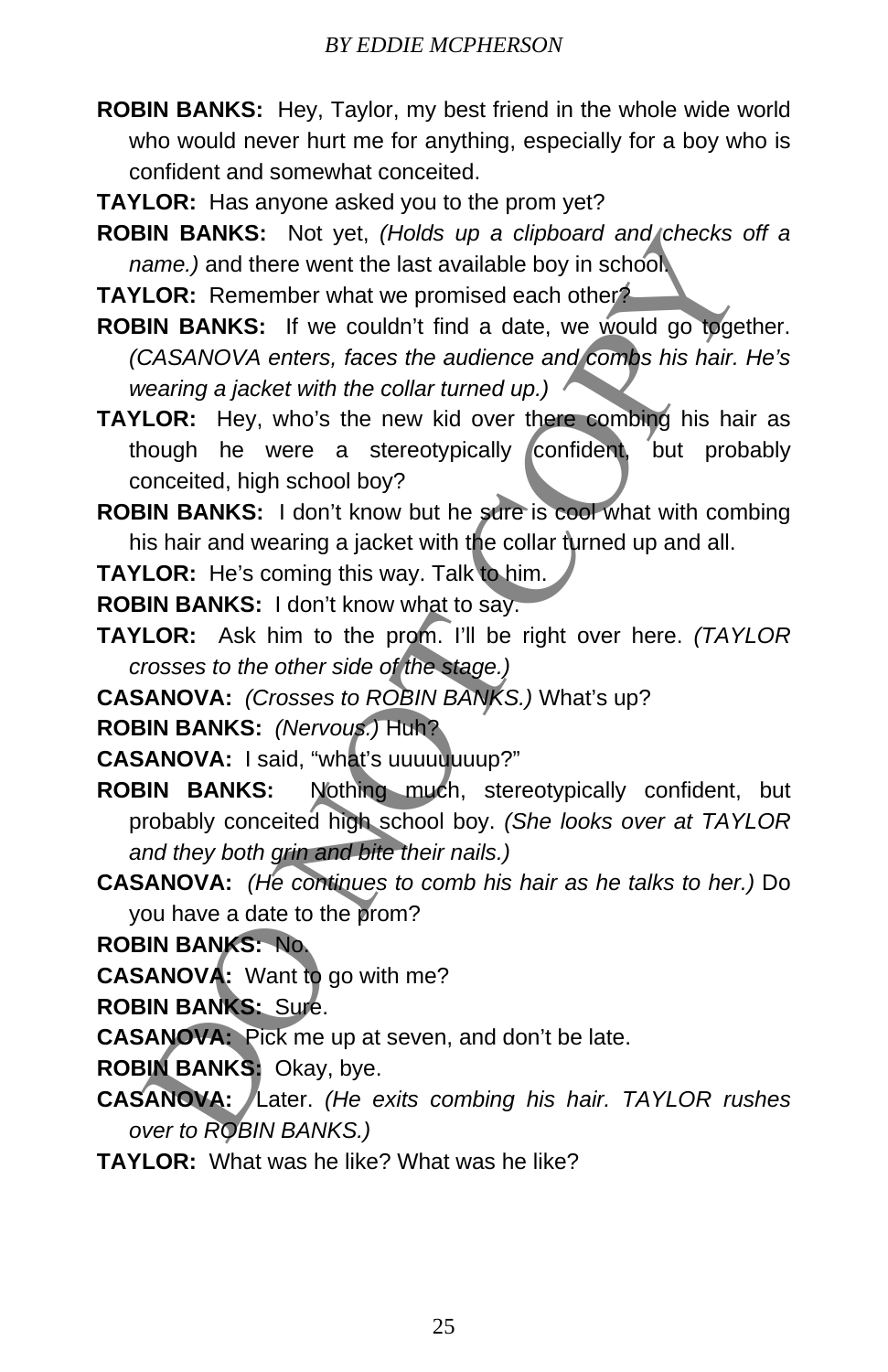- **ROBIN BANKS:** He was your stereotypically confident and terribly conceited high school jerk, but he asked me to the prom! *(They squeal and hug each other then exit. Slow music begins to play. CASANOVA enters wearing a leisure suit-type jacket. ROBIN BANKS reenters wearing a fluffy skirt wrapped around her waist. She carries two punch cups.)*
- **ROBIN BANKS:** *(Crosses to CASANOVA. \*Note: You may choose to have the REENACTMENT TEAM MEMBERS slow dancing in the background.)* Here's your punch, Casanova. Isn't this a SWELL prom?
- **CASANOVA:** *(Looking inside his cup.)* There's no ice in my punch.

**ROBIN BANKS:** But –

**CASANOVA:** Take it back.

- **ROBIN BANKS:** Okay. *(She takes his cup and exits quickly then*  returns immediately and crosses to him.) Here you go.
- **CASANOVA:** Took you long enough.
- **ROBIN BANKS:** Are you having fun?

**CASANOVA:** I'm bored.

**ROBIN BANKS:** Want to dance?

- **CASANOVA:** Might as well. *(They put their punch down and begin to slow dance. She tries to stand close to him but he keeps her at arm's length. She tries again to no avail. TAYLOR enters also wearing a skirt around her waist.)* VANKS reenters wearing a fluitly skirt wrapped around her with exarist two punch cups.)<br>
Since are two councides to CASANOVA. "Note: You may chome the REENACTMENT TEAM MEMBERS slow dancine<br>  $\text{BINR}$  BANKS: (Crosses to CAS
- **TAYLOR:** *(Waving wildly.)* ROBIN BANKS! ROBIN BANKS! Heeeeeey!

**CASANOVA:** *(Stops dancing abruptly.)* Who's that?

**ROBIN BANKS:** My best friend in the whole wide world who would never hurt me for anything, especially for a boy who is confident and somewhat conceited.

**CASANOVA:** I want more punch.

**ROBIN BANKS:** But you haven't drunk the other I brought.

- **CASANOVA:** *(He takes his cup and gulps down his punch.)* I'm thirsty.
- **ROBIN BANKS:** *(Calling out.)* Taylor, my best friend in the whole wide world who would never hurt me for anything, especially for a boy who is confident and somewhat conceited, would you mind keeping Casanova company until I get back with some punch? *(She pulls TAYLOR over to CASANOVA then exits.)*